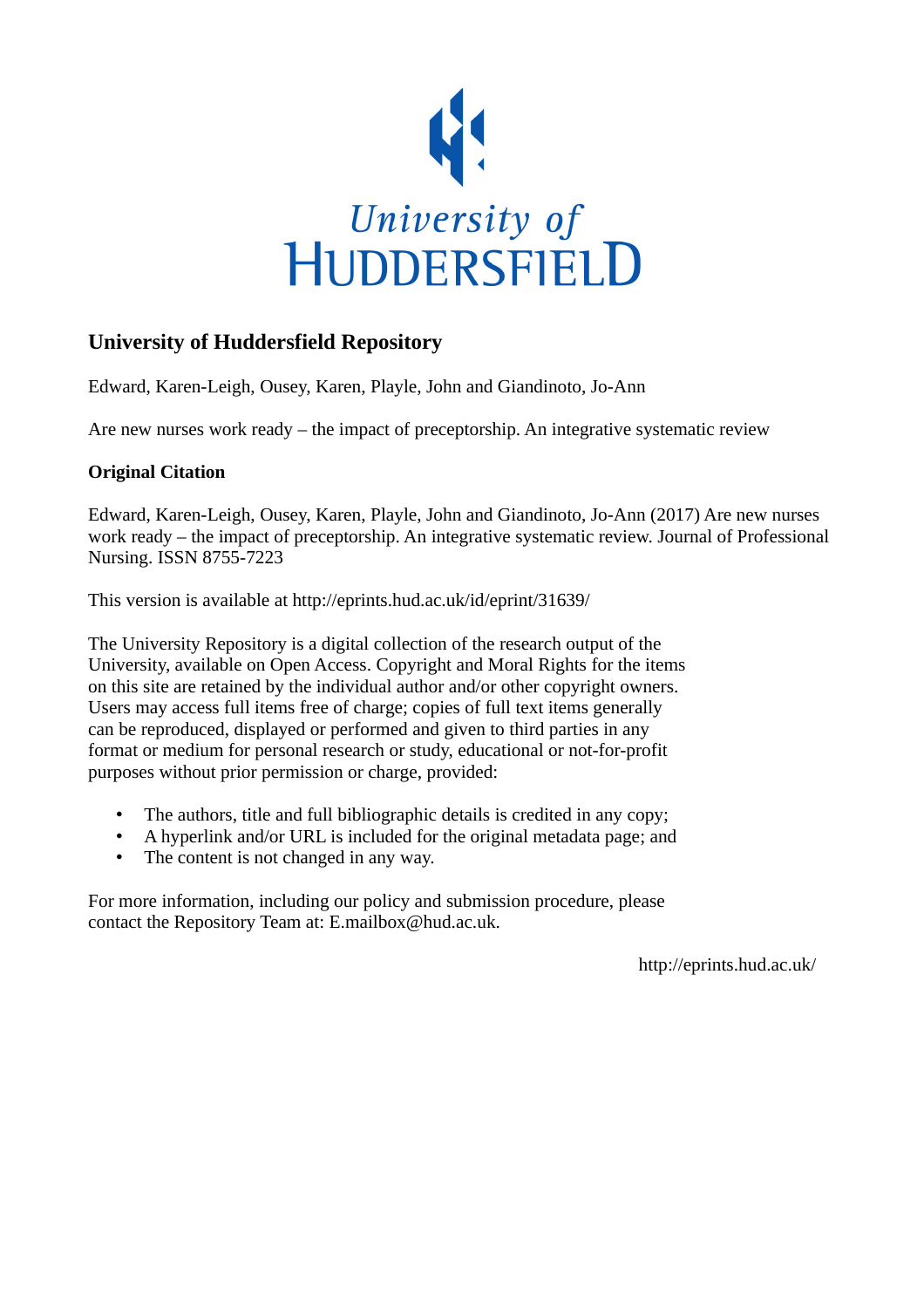## **Title:**

Are new nurses work ready – the impact of preceptorship. An integrative systematic review.

## **Authors:**

Karen-leigh Edward PhD Director/Chair, St Vincent's Private Hospital (Melbourne), Nursing Research Unit Visiting Professor, School of Health and Human Sciences, University of Huddersfield UK 59-61 Victoria Parade Fitzroy VIC Australia 3065 T: +61 (03) 9411 7338 E: [karen-leigh.edward@svha.org.au](mailto:karen-leigh.edward@svha.org.au)

Karen Ousey PhD Reader Advancing Clinical Practice, University of Huddersfield UK Clinical Associate Professor, Australian Catholic University University of Huddersfield, School of Human and Health Sciences R1/29, Ramsden Building Queensgate, Huddersfield HD1 3DH United Kingdom T: 0044 (1) 484473462 E: [K.J.Ousey@hud.ac.uk](mailto:K.J.Ousey@hud.ac.uk)

John Playle PhD Dean, School of Health and Human Sciences University of Huddersfield UK R1/29, Ramsden Building Queensgate, Huddersfield HD1 3DH United Kingdom E: J.F.Playle@hud.ac.uk

Jo-Ann Giandinoto BN (Hons) Research Associate, St Vincent's Private Hospital (Melbourne), Nursing Research Unit 59-61 Victoria Parade Fitzroy VIC Australia 3065 T: +61 3 9411 7843 E: jo-ann.giandinoto@svha.org.au

**Conflicts of interest:** none

**Ethics committee approval:** not required

**Funding statement:** This research received no specific grant from any funding agency in the public, commercial, or not-for-profit sectors

### **Author contribution:**

KE: conception, design, data extraction and synthesis, manuscript development KO: conception, design, data extraction, manuscript development JP: conception, design, data extraction, manuscript development JG: data collection and synthesis, manuscript development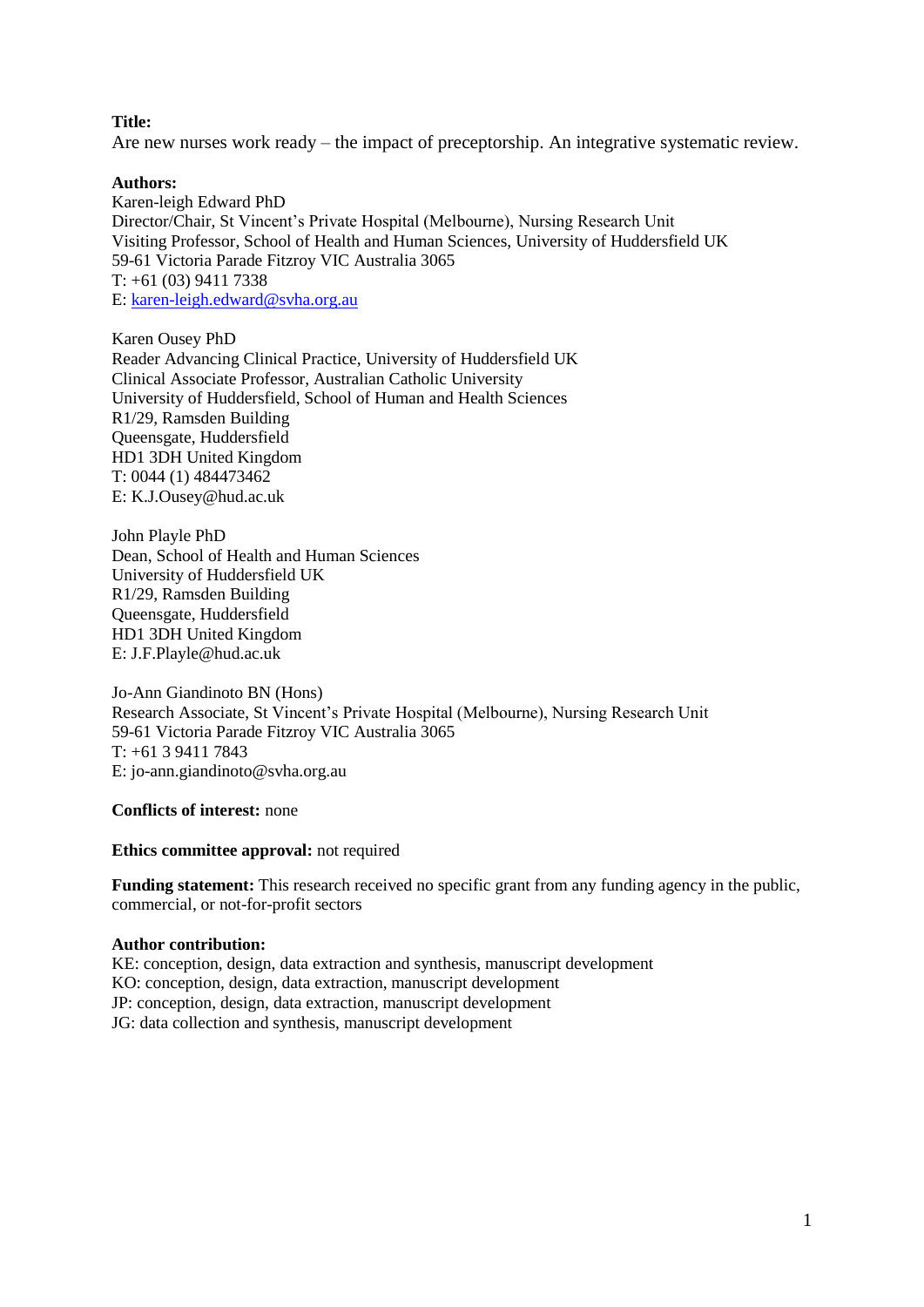#### Abstract

The aim of this integrative systematic review was to systematically search, critically appraise, and summarise reported research related to readiness to practice and types of clinical support offered to newly registered nurses and preregistration nurses (such as, mentoring, preceptorship, or clinical facilitation). The review was undertaken in February 2017. The databases of Medline, CINAHL, Academic Search Complete, and Cochrane Library were searched. The search returned 137 articles. The final number of papers (after screening and exclusions) was 15 articles related to the topic. Key findings that influence work readiness for newly registered nurses were - Importance of Preceptors for Facilitating Work Readiness with the sub themes of *Positive relationships between the preceptors and the student or newly registered nurse*, *Preparing and supporting the preceptor for the role* and *Using a model to guide preceptorship of students*, the second theme was related to Clincal Exposure, including a sub theme of *Adequate clinical exposure and clinical competence*. Work readiness has been attributed to many factors and this review has revealed a number of key factors that contribute to newly registered nurses' work readiness such as preparation of the preceptor, positive relationships and adequate clinical exposure..

Key words: work readiness; newly registered nurse, student nurse; preceptor; mentor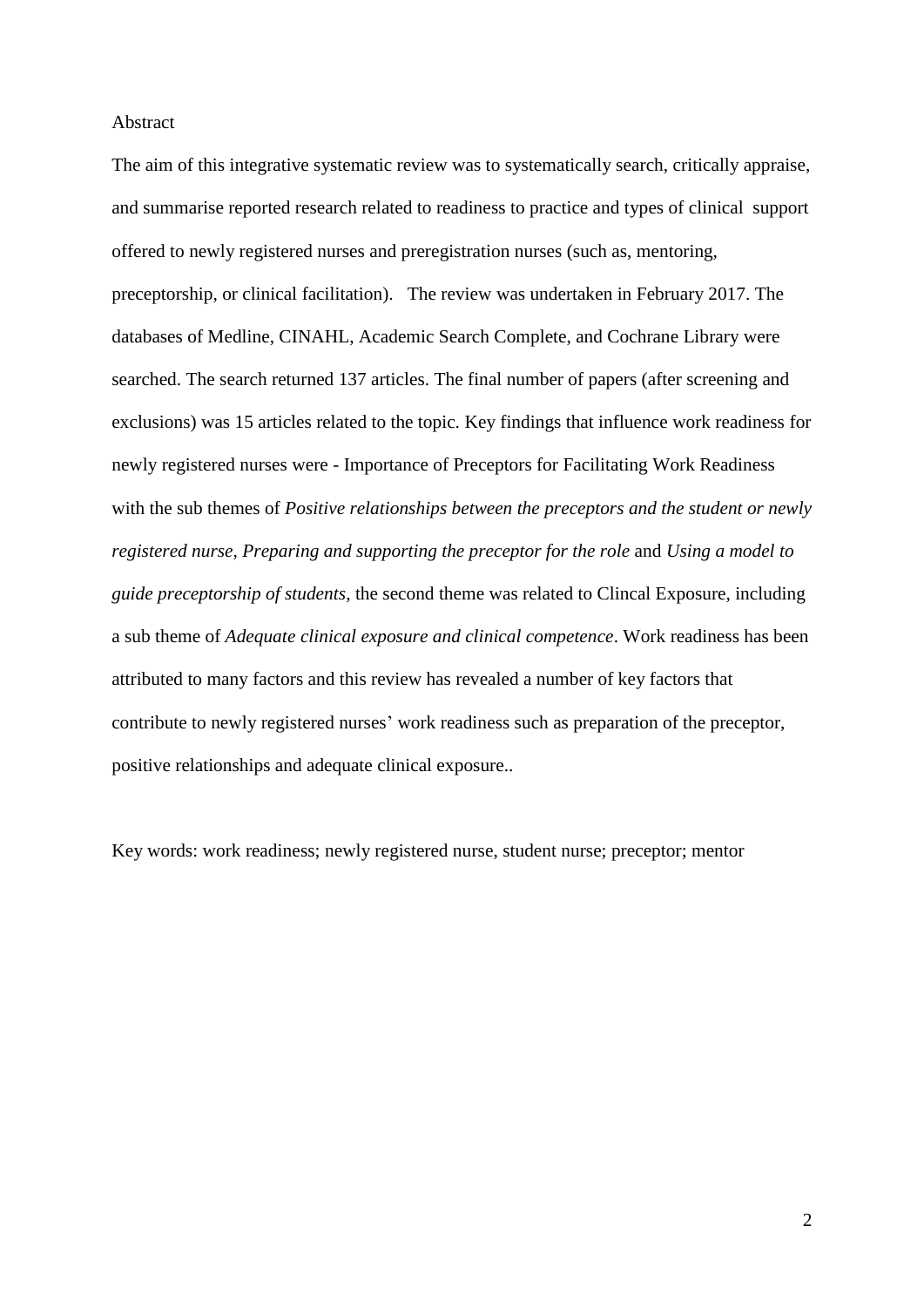#### Introduction

The impacts of the shift in nursing education from a hospital based apprenticeship to university education have been considerable, despite this occurring many years ago in most countries. Now-a-days, it may be considered that newly registered nurses are more knowledgeable, however this may come at the cost of their work readiness. Most preregistration nurses are at least gaining some clinical exposure through either practical placement or simulation, however the number of workplace experience hours and exposure to a diversity of healthcare settings can be varied. This seemingly limited clinical exposure that contributes to the work readiness of newly registered nurses (RNs) and continues to be an area of much debate.

Work readiness is the extent to which new RNs are perceived to possess the knowledge and skills to work autonomously (Levett-Jones, Gersbach, Arthur, & Roche, 2011). Understanding the work readiness of new nurses and the impact of any support offered in the workplace to these new nurses may have the potential to inform models of clinical support offered. It may also be useful to understand the impact of clinical practicum and supports offered to the undergraduate nurse in achieving work readiness. Rebeiro, Edward, Chapman, and Evans (2015) have argued that the development of work readiness relies upon the type and quality of clinical preceptorship or mentorship at the undergraduate level. Further Warne et al. (2010), found that the duration of clinical placements at the undergraduate level influenced nursing students' overall satisfaction with the clinical placement and in a longer placement (i.e. > than 1-2 weeks) they obtained a more holistic experience of nursing care.

### Background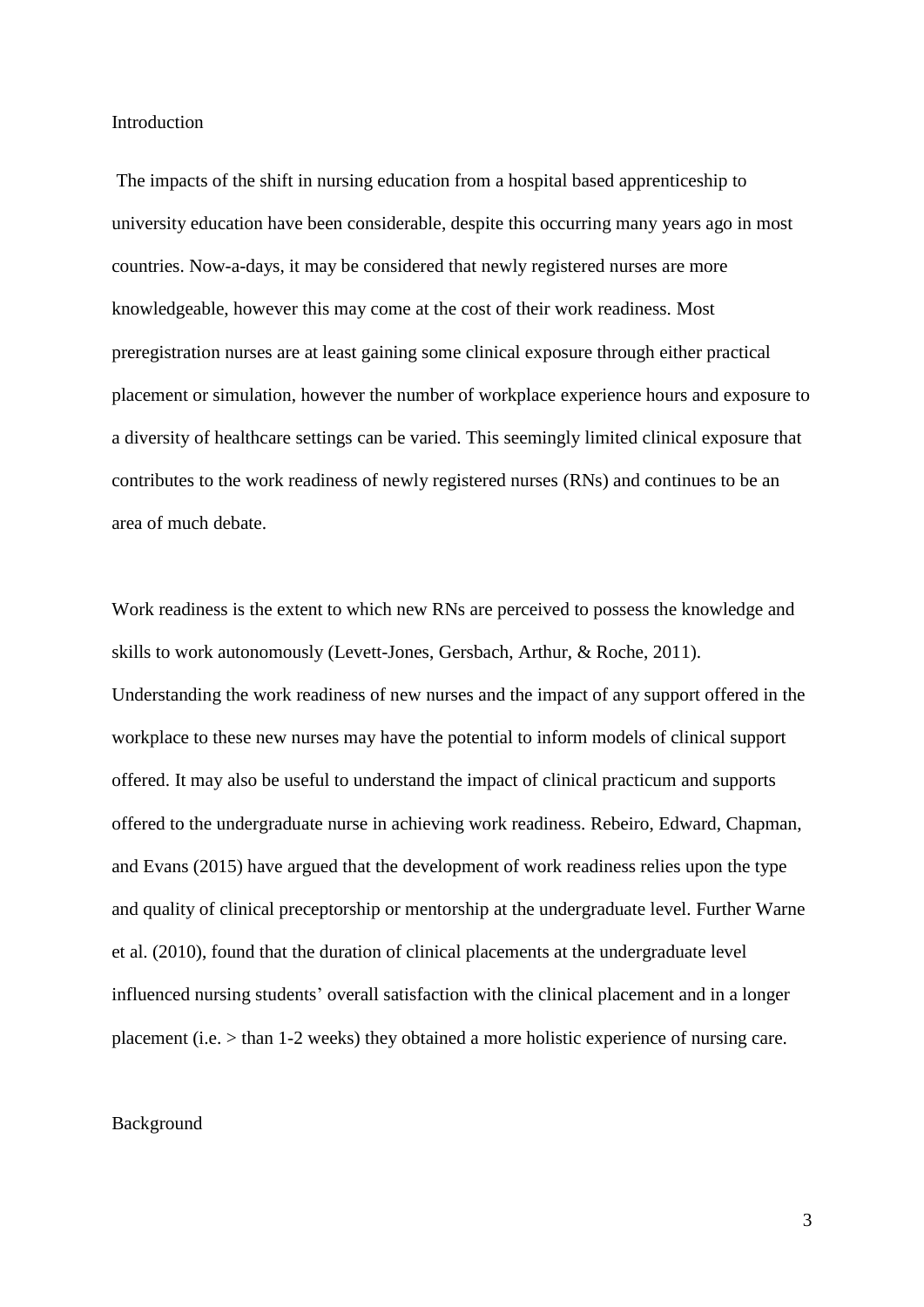Work readiness is commonly known as the ability to *hit the ground running* (Romyn et al., 2009). However, new RNs are often perceived by more senior staff as unable to readily link theory to practice and unable to work autonomously even though they are now registered to do so. This point is important given that due to limited graduate year positions, not all new RNs are supported in the first year post completion of their degree. In addition to hitting the ground running, work readiness is a concept that comprises more than a mere focus on competence, skills, and ability. The term is also used to assume the new RN will also possess generic industry related skills including: team work; time management; communication skills; social skills and; emotional intelligence (Walker &Campbell, 2013). Nursing curricula has recently identified the importance of integrating opportunities (such as clinical immersion with effective mentoring and exposure to clinical experiences) that can facilitate the preregistration nurse to better understand the socialisation process of the profession (Hegney, Eley, & Francis, 2013).

Globally there exists a lack of uniformity regarding the amount of clinical practicum hours required to successfully complete a nursing degree, suggesting a lack of consensus about the amount of clinical exposure necessary to ensure work readiness. In Australia, a minimum of 800 hours of work experience in a range of healthcare settings is required (Health Workforce Australia, 2014). Arrangement of clinical practicum are varied, for example, a block placement or an integrated (flexible) placement. Previous research has examined the various impacts related to clinical practicum including: workplace socialisation (Clayton, Broome, & Ellis, 1989), clinical experience satisfaction levels (Lee &Lee, 2006) and the benefits of mentorship (Pataliah, 2002). There is however, little information examining the overall impact of clinical practicum on the work readiness of newly registered nurses.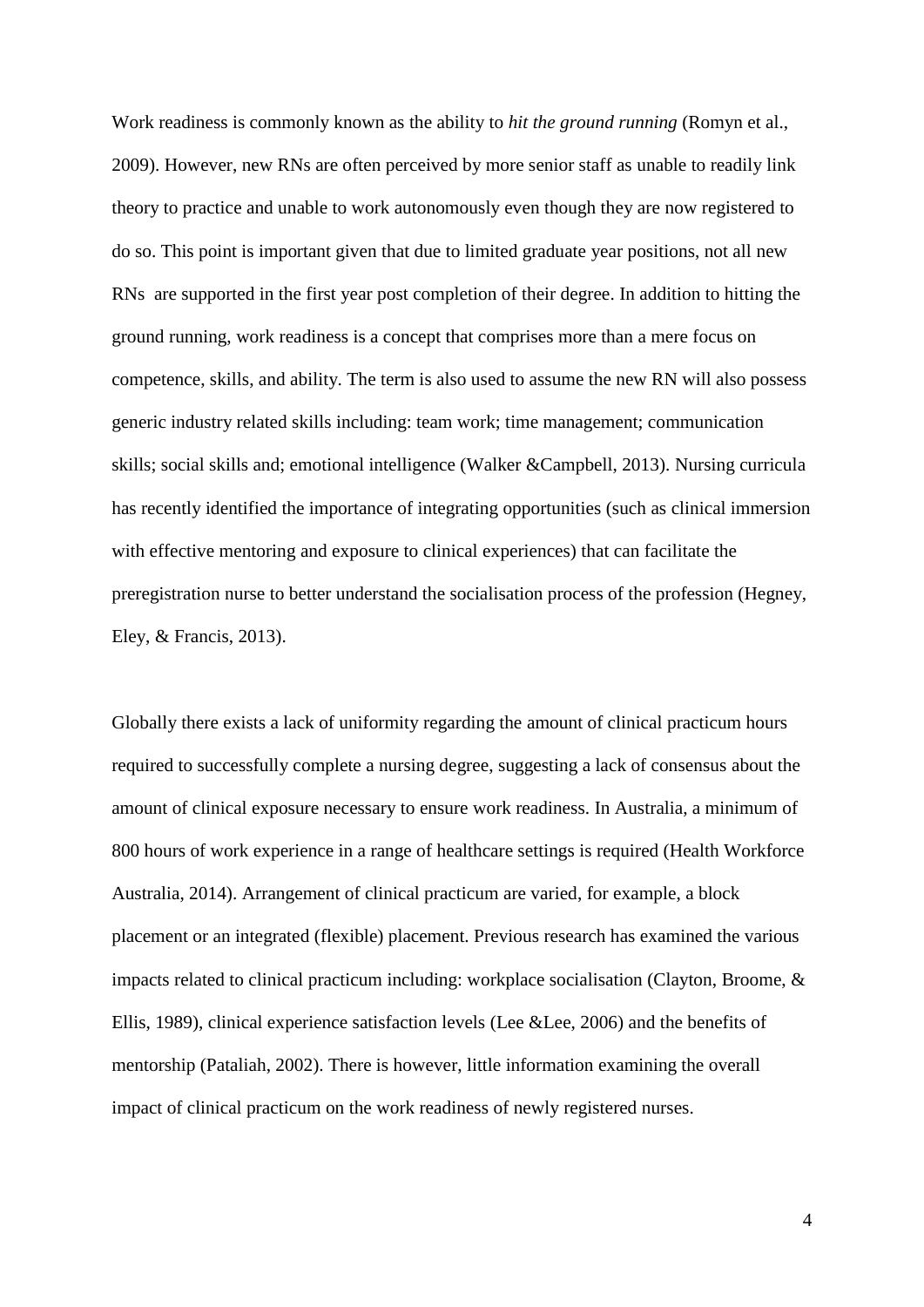The aim of this integrative systematic review was to report research related to work readiness of new RNs, in regards to the clinical practicum they have experienced at the preregistration level including any transitional supports they receive as new RNs. This is an important consideration given that globally, student nurses experience a varied number of clinical practicum/field experience and may not have necessarily experienced a variety of clinical exposure in diverse healthcare settings. Additionally, this is of significant concern given the expected healthcare requirements of a burgeoning global population and the increased need for a nursing workforce to care for people across the illness-wellness continuum in a range of settings. The following research questions guided the review - Are newly registered nurses considered work ready? And what ensures newly registered nurses are work ready?

#### Methods

#### Design

We conducted an integrative systematic review in accordance to the Cochrane Collaboration Preferred Reporting Items for Systematic Reviews and Meta-Analyses (PRISMA) flowchart (see Figure 1) (Liberati et al., 2009). The integrative review method allowed for the inclusion of diverse studies that investigated this phenomenon (Whittemore &Knafl, 2005). The primary outcomes of interest for this review were: work readiness and how it related to newly graduated nurses and supports that facilitate this in both the pre and post-registration levels. The review included any paper reporting primary research that related to work readiness of newly graduated nurses, including (a) and the types of resources required to facilitate the work readiness of newly graduated nurses following registration and (b) papers that considered work readiness and supports provided at the preregistration level.

### Literature Searching and Data Sources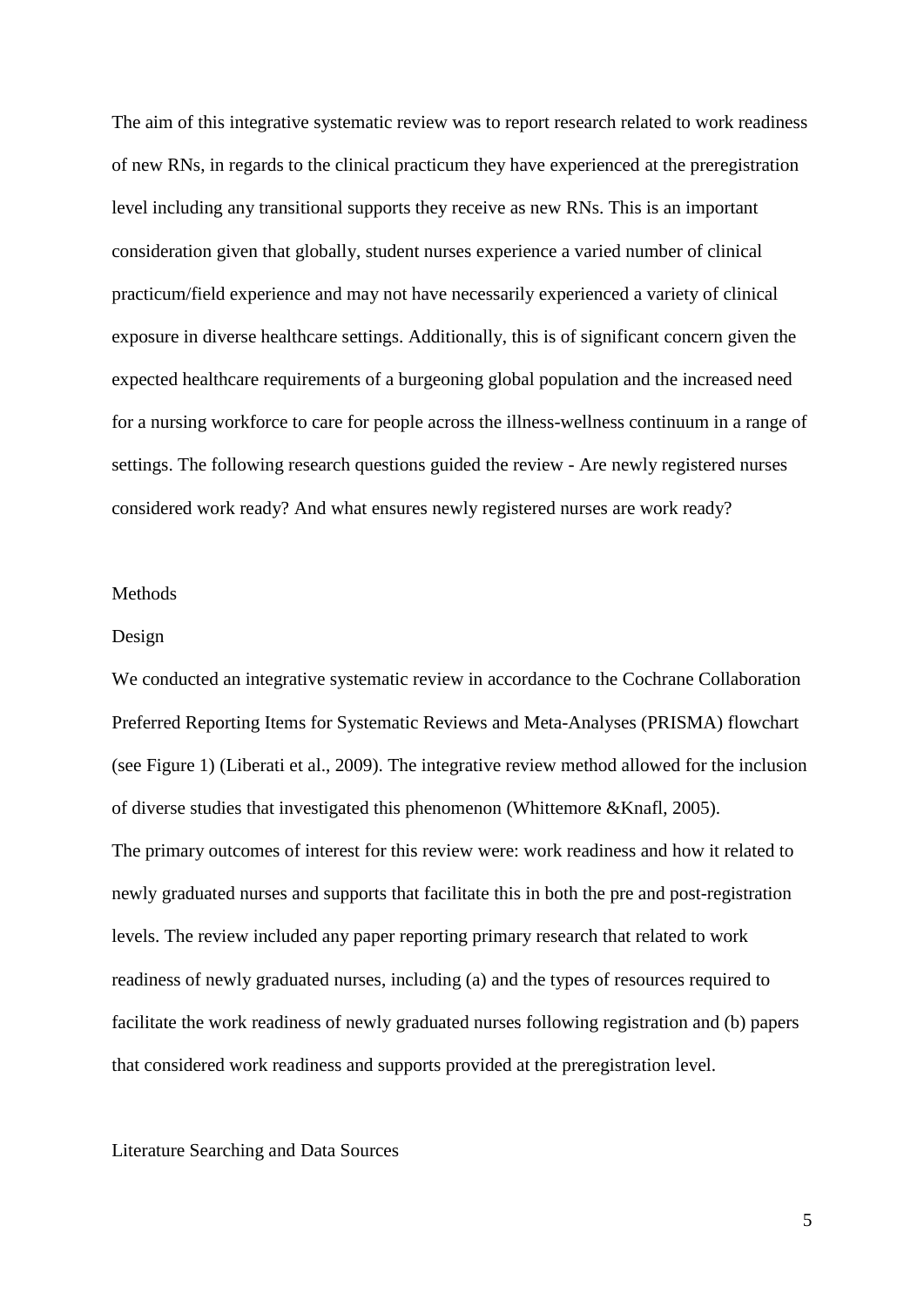The literature search was undertaken in February 2017. The literature search was conducted using the electronic bibliographic databases of Medline Complete, CINAHL Complete, Academic Search Complete and Cochrane Library. The databases were searched using a well defined search strategy with search terms shown in Box 1.

## Inclusion and Exclusion Criteria

Articles were initially included in this review if they were (a) peer-reviewed scholarly papers (b) published between 1980 to 2017 (this time parameter was determined as it coincides with the move to higher education for nurses in most countries around the world) (Altschul, 1987; Duffield, 1986) and (c) quantitative or qualitative research papers. Papers were excluded if they were (a) not written in English (b) unpublished work such as theses and (c) papers not reporting primary research such as literature reviews, commentaries, letters to the editor and grey literature.

## Data Evaluation

The returned papers were screened for eligibility based on title and abstract (by authors JG and KE), if considered suitable they were collected for a full read and evaluation. The researchers developed an extraction tool for this evaluation which they based on the Critical Appraisal Skills Programme (CASP) quality appraisal checklists for research quality assessment (Taylor et al., 2000). The papers were then further evaluated for suitability and methodological rigour using this extraction tool. The data extraction was completed independently by three authors (KE, KO, and JP). The completed extraction tools were collated by two authors (KE and KO) with any disagreements being discussed between the team, papers were only included if there was team consensus.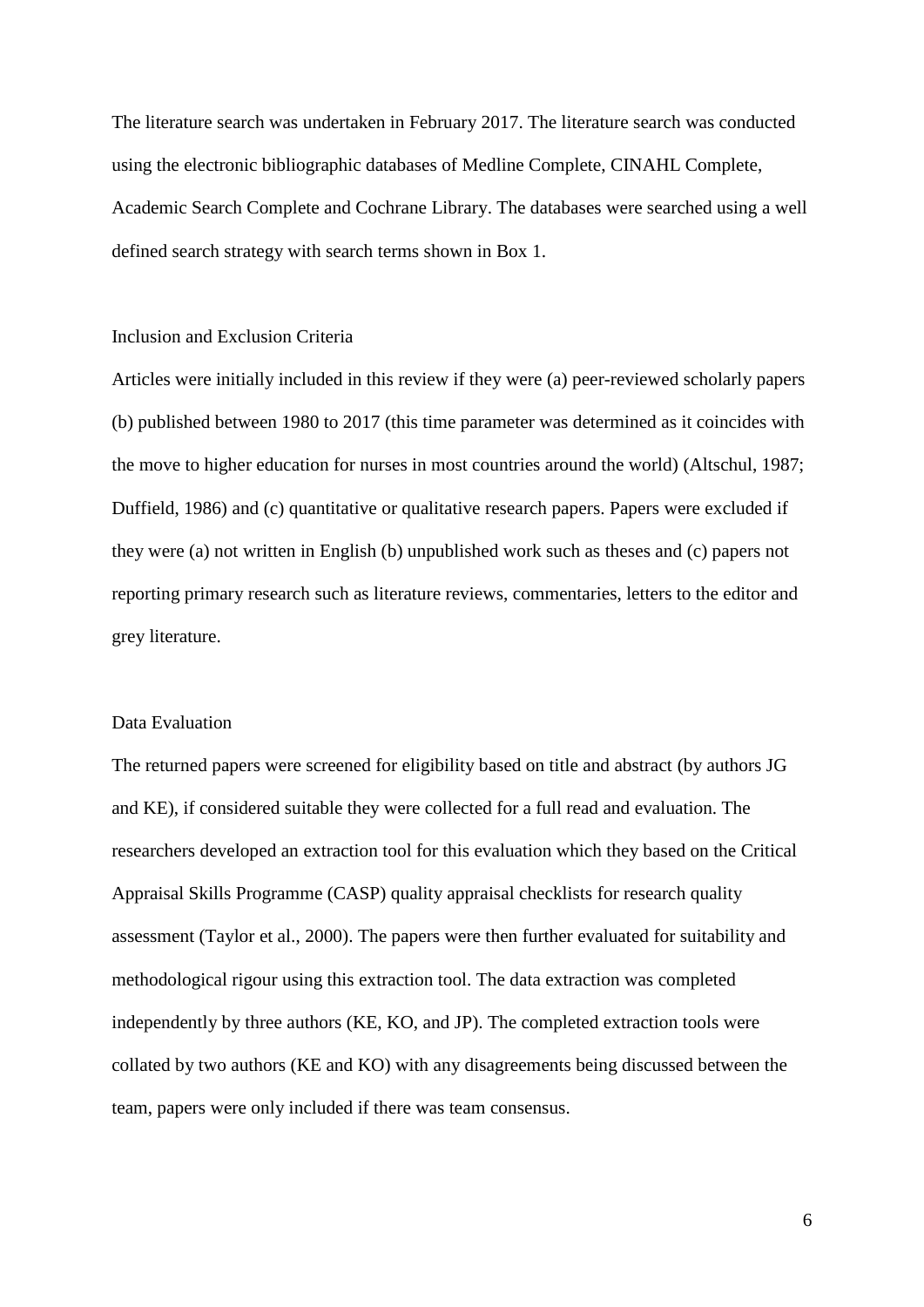Data Analysis

Data were extracted from the included articles including any information related to the concept of work readiness, sample characteristics and methods used (see Table 1 for details of the included articles). Once the data extraction was completed using the extraction tool, the qualitative method of thematic analysis was undertaken by two reviewers (KE and JG). The findings of the papers were identified in regards to their themes and common patterns in these themes were identified and then categorised into common themes (Whittemore &Knafl, 2005).

Box 1 – Search terms used in the review

- 1. Nurse
- 2. Nurs\*
- 3. "Student nurs\*"
- 4. (MH "Students, Nurse Midwifery") OR (MH "Students, Nursing") OR ""student nurse"" graduate nurse, newly registered nurse
- 5. #1 OR #2 OR #3 OR #4
- 6. readiness for practice
- 7. work readiness
- 8. work ready employees
- 9. "work ready"
- 10. #6 OR #7 OR #8 OR #9
- 11. preceptor
- 12. preceptorship
- 13. preceptorship in nursing
- 14. mentoring
- 15. mentor
- 16. mentorship
- 17. mentoring in nursing
- 18. mentoring relationships
- 19. mentorship programs
- 20. clinical facilitator
- 21. clinical facilitation
- 22. mentorship in nursing
- 23. #11 OR #12 OR #13 OR #14 OR #15 OR #16 OR #17 OR #18 OR #19 OR #20 OR #21 OR #22
- 24. #5 AND #10 AND #23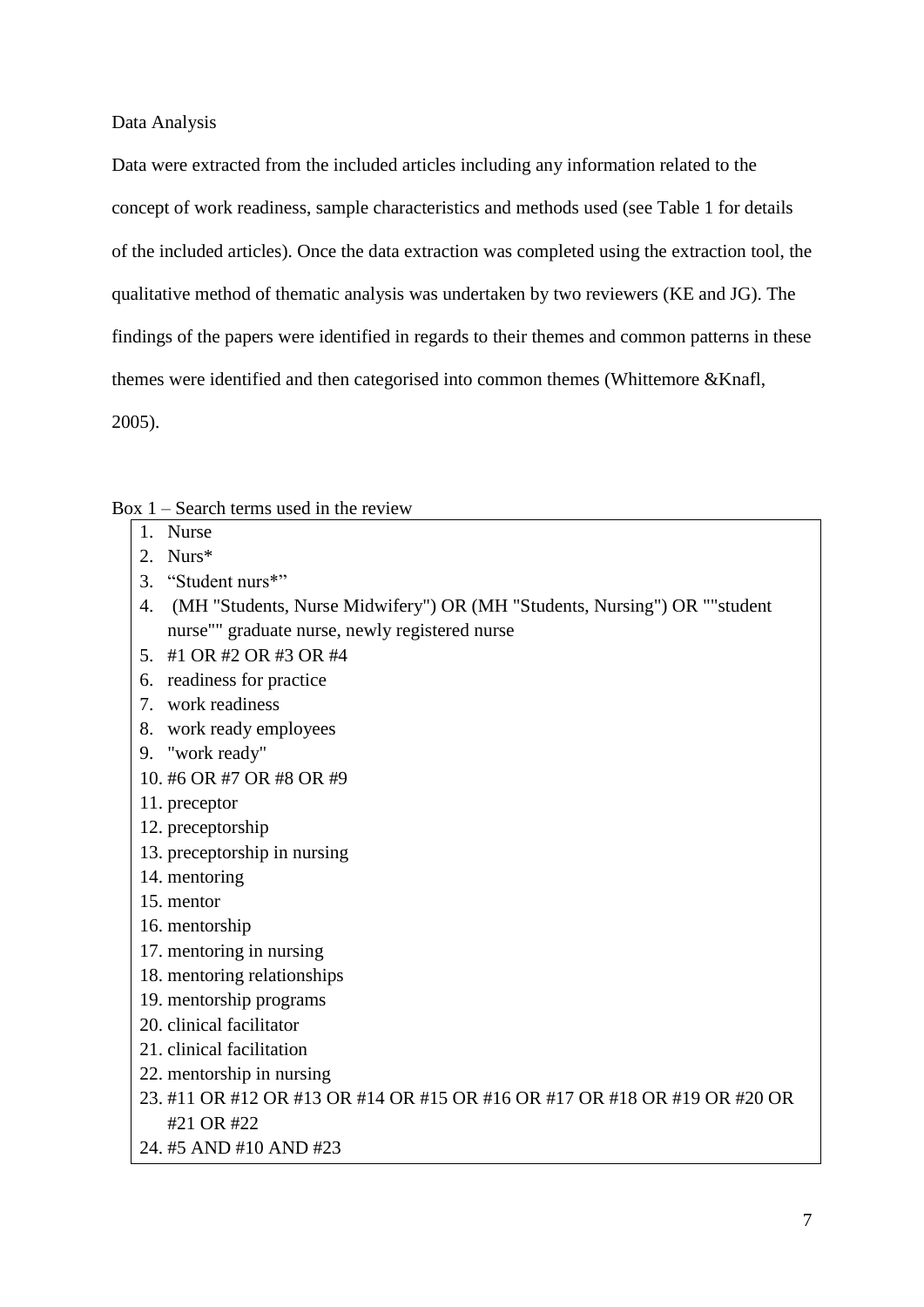## Results

The search returned 137 articles. The final number of papers read in full (after screening and exclusions) from the returned articles was 28 where 15 articles were related to the research question (see Table 1) and 13 articles were excluded with reasons (see Figure 1). Of the included papers, the total amount of participants involved was n=2,853. Of these - 102 of those were preregistration nurses, 185 were newly registered nurses, 1,562 were experienced nurses and the remaining 1,004 participants included nursing staff not specifically categorised but included new nurses, student nurses, employers, nurse managers, preceptors, educators and academics. The review included qualitative, quantitative and mixed method studies, which were made up of eight qualitative research articles, three quantitative research articles and four mixed method studies. The research studies were undertaken in a number of countries including four articles were based in Australia, five in the United Kingdom, three in the United States, two in Canada and one in Finland, representing a Western culture only.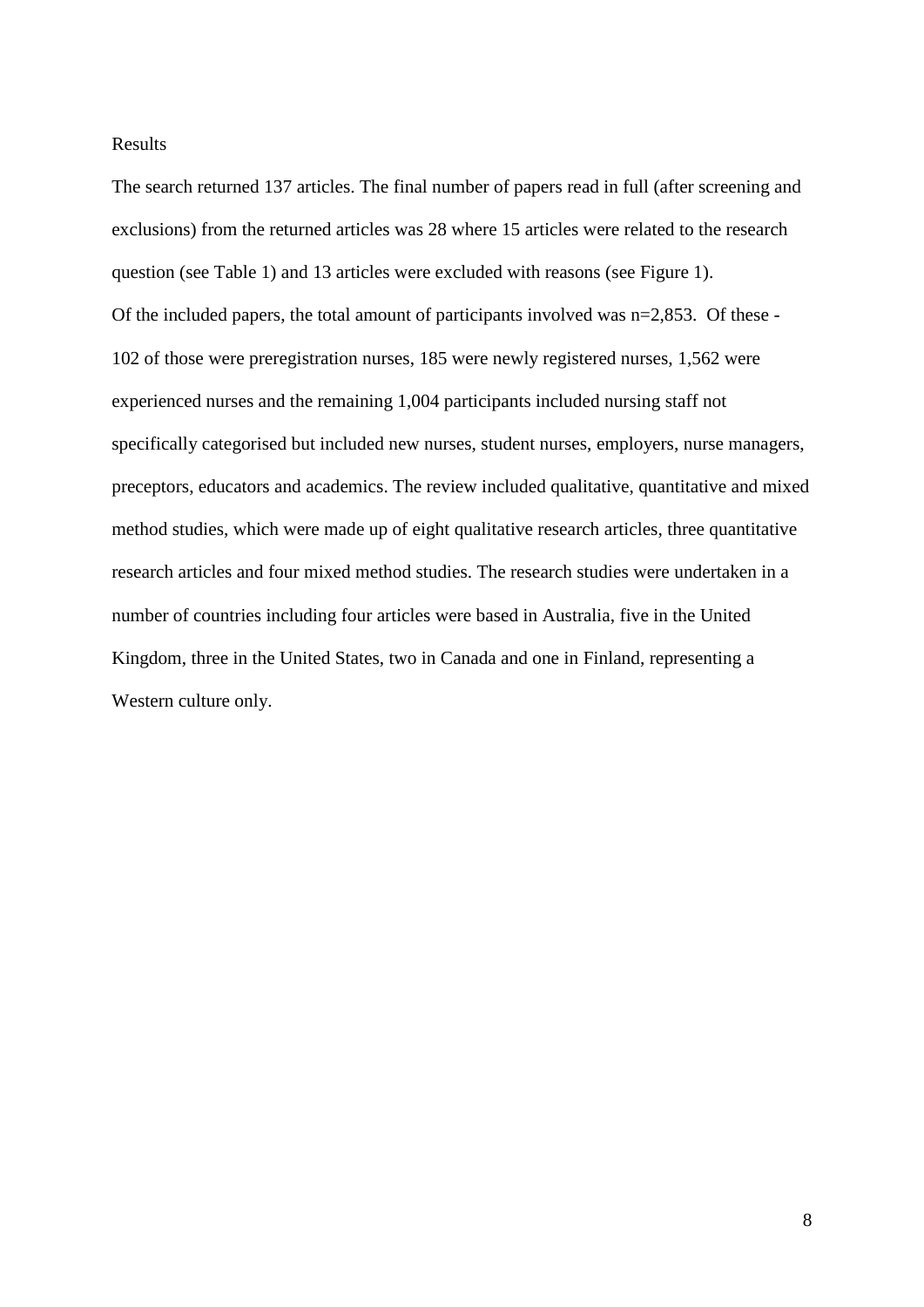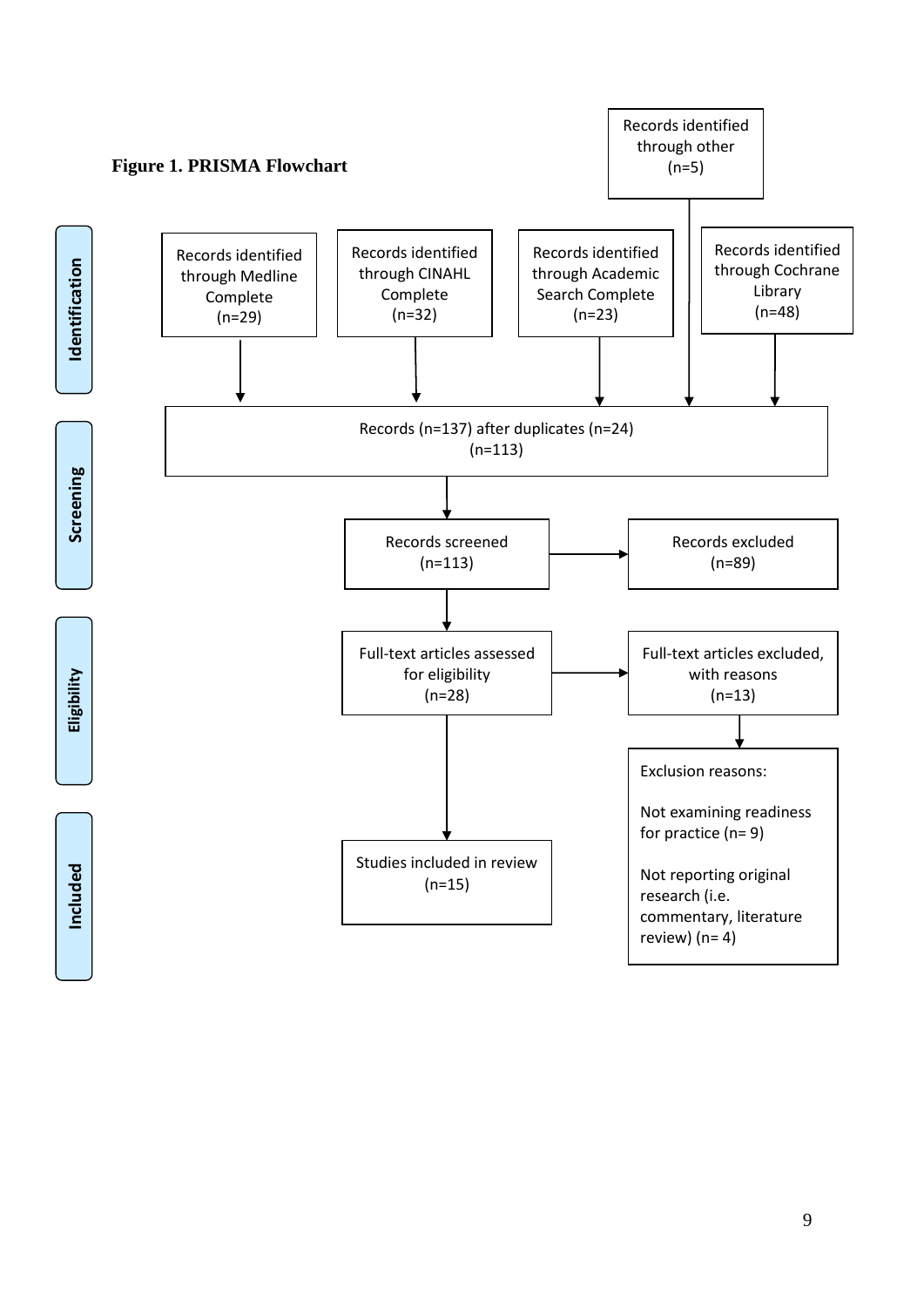# Table 1. Summary of selected articles

| <b>Author</b>       | Year | <b>Methods</b>                                                                                                                                                                                                                                                                   | <b>Participants</b>                                                                                                                                                                                                                                                                                                           | Intervention                                                                                                                                                                                                                                               | <b>Outcomes</b>                                                                                                                                                                                                                      |
|---------------------|------|----------------------------------------------------------------------------------------------------------------------------------------------------------------------------------------------------------------------------------------------------------------------------------|-------------------------------------------------------------------------------------------------------------------------------------------------------------------------------------------------------------------------------------------------------------------------------------------------------------------------------|------------------------------------------------------------------------------------------------------------------------------------------------------------------------------------------------------------------------------------------------------------|--------------------------------------------------------------------------------------------------------------------------------------------------------------------------------------------------------------------------------------|
| Barnett et al       | 2010 | Mixed method study using an<br>iterative process to develop a new<br>preceptorship model. Focus<br>groups, interviews and clinical<br>placement data were analysed.<br>Study undertaken between 2004<br>and 2007 where the model was<br>developed, implemented and<br>evaluated. | Australian rural hospital setting,<br>offering range of clinical services<br>83 acute in-patient beds and 90<br>aged care beds. Student nurses,<br>preceptors, education and<br>management staff were involved<br>in survey $(n=79)$ , focus group<br>$(n=9)$ and interview $(n=5)$ . Other<br>demographic data not reported. | Implementation of a new<br>preceptorship model which was<br>developed by an expert reference<br>group (senior hospital staff and<br>education providers). The model<br>consisted of eight key attributes<br>and implementation was phased<br>in from 2005. | Increased the number of student<br>placements. Students indicated positive<br>feedback about their learning<br>experience. Preceptors felt the job was<br>demanding but felt supported by the<br>addition of a clinical facilitator. |
| Christiansen & Bell | 2010 | Interpretive qualitative design.<br>Focus group interview data were<br>analysed thematically.                                                                                                                                                                                    | University in the UK. Student<br>nurses (first $-$ third year) were<br>purposively selected $(n=54)$ if<br>they had participated in the<br>program. Five male and 49<br>female, aged between $21 - 41 +$ ).                                                                                                                   | A peer assisted learning initiative<br>was introduced in undergraduate<br>nursing curriculum. The<br>programs using peer mentorship<br>aimed to increase peer support<br>for first year students and<br>develop mentorship skills in<br>older students.    | Support from a peer learner can aid the<br>transition for first year students to<br>nursing. Developing mentoring skills<br>and awareness in students is beneficial<br>for future roles.                                             |
| Crombie et al       | 2013 | Qualitative ethnography study.<br>Data collection took place in 2010,<br>through a combination of<br>document review, non-participant<br>observations, focus groups and<br>interviews.                                                                                           | SNs on placement in two NHS<br>Trust hospitals, inner London and<br>outer London, UK that were<br>partnered with the same HEI.<br>Twenty-eight year 2 SN's<br>participated in focus group and<br>interviews. Group were<br>predominately female, 5 males.                                                                     | No intervention was used, the<br>study considered factors that<br>impacted on student's desires to<br>continue their course, and<br>placement was provided as<br>routine.                                                                                  | Clinical placements experiences and<br>mentors were the most important factor<br>for SNs to remain in the course.                                                                                                                    |
| Draper et al        | 2014 | Qualitative exploratory design<br>using telephone interviews.<br>Content analysis was used to<br>identify themes.                                                                                                                                                                | Alumni ( $n=17$ ) and employer<br>$(n=7)$ were recruited if they were<br>$>$ 2 years post qualification. The<br>participants were from the UK.                                                                                                                                                                                | The participants had all been part<br>of the Open University's pre-<br>registration nursing programme.<br>The programme is offered to<br>healthcare support workers to<br>lead to registration as a nurse.                                                 | Working in healthcare environment<br>prior to gaining registration can provide<br>familiarity, mentorship and foundational<br>skills vital for readiness to practice.                                                                |
| Hegney et al        | 2013 | Qualitative analysis of survey                                                                                                                                                                                                                                                   | Australian study, data were                                                                                                                                                                                                                                                                                                   | No intervention was used, the                                                                                                                                                                                                                              | Nurses indicted that new nurses were<br>10                                                                                                                                                                                           |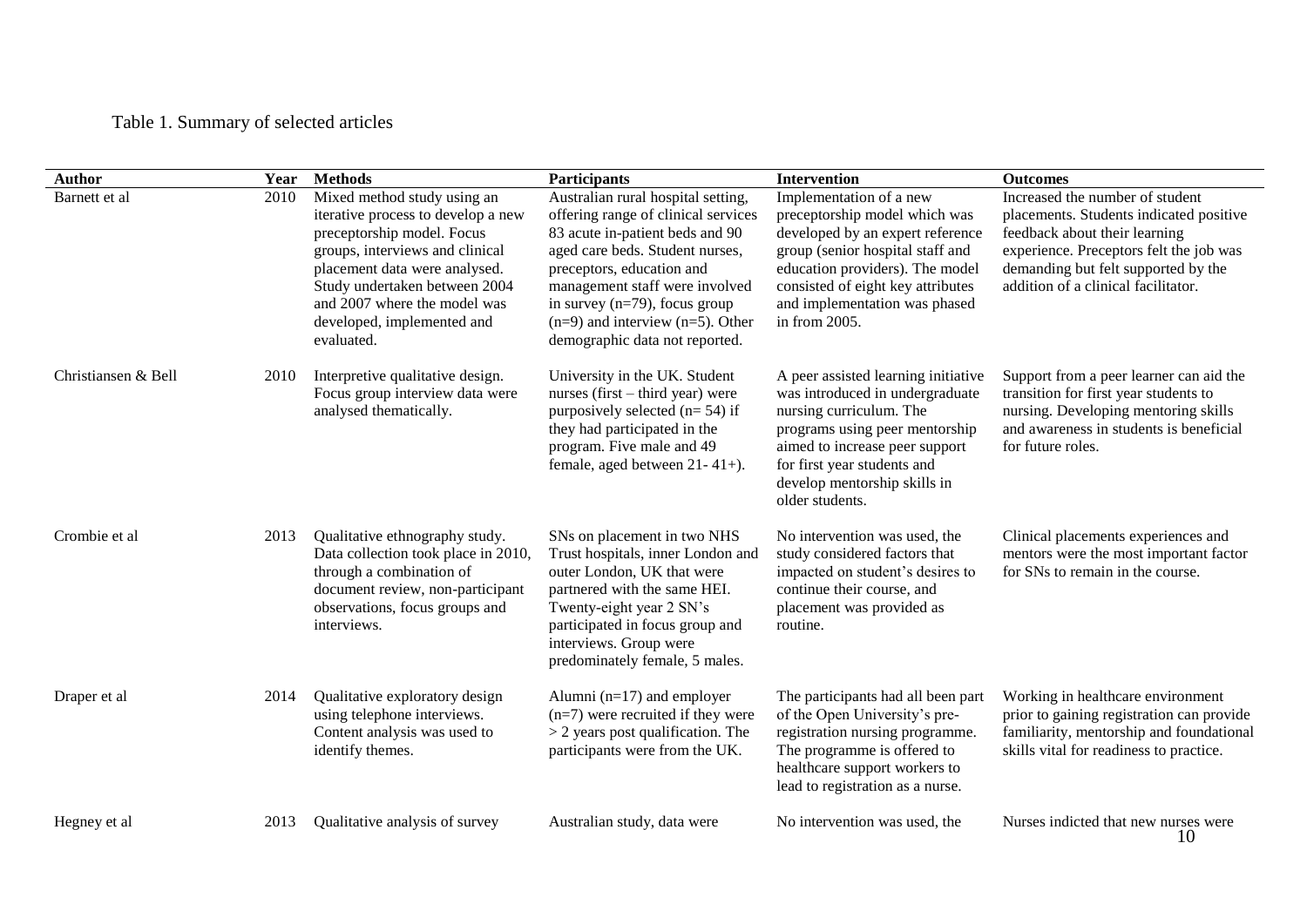|                |      | questions with open-ended<br>questions. The survey was part of<br>a large study, data collected<br>between 2007 and 2010.             | collected from nurse members of<br>an industry body ( $n=3000$ ). Half<br>of this sample $(n=1500)$ provided<br>qualitative data.                                                                                                                                                                                              | study surveyed nurses regarding<br>workforce issues.                                                                                                              | not ready for practice.                                                                                                                    |
|----------------|------|---------------------------------------------------------------------------------------------------------------------------------------|--------------------------------------------------------------------------------------------------------------------------------------------------------------------------------------------------------------------------------------------------------------------------------------------------------------------------------|-------------------------------------------------------------------------------------------------------------------------------------------------------------------|--------------------------------------------------------------------------------------------------------------------------------------------|
| Hickey         | 2009 | Descriptive mixed methods<br>design. Survey data was gathered<br>and qualitative analysis of open-<br>ended responses was undertaken. | A 591-bed teaching hospital in<br>US which uses a preceptor model<br>to orientate new nurses. Of a<br>possible 200 preceptors n=62<br>responded. The preceptors were<br>RNs who had been a preceptor in<br>the last year. 58% were female,<br>26-58 years old. They had on<br>average 9 years of experience as<br>a preceptor. | No intervention was used. The<br>preceptors were surveyed using<br>the Clinical Instructional<br><b>Experience Questionnaire</b><br>developed by the researchers. | Structured preceptor training<br>programmes are needed.                                                                                    |
| Holland et al  | 2010 | Mixed method, reported findings<br>from a larger three phase design<br>study.                                                         | Students, nurses, managers,<br>academics and service users<br>$(n=311)$ were recruited in<br>Scotland, UK.                                                                                                                                                                                                                     | No intervention used                                                                                                                                              | Support for new nurses through<br>mentorship is important for new nurses<br>to build confidence following<br>registration.                 |
| Moore & Cagle  | 2012 | Qualitative phenomenological<br>design. Narrative data was<br>analysed thematically                                                   | A US study including $n=7$ new<br>nurse graduates who had<br>participated in internship<br>program. Six females and one<br>male were included.                                                                                                                                                                                 | No intervention was used.                                                                                                                                         | The preceptor-new nurse relationship<br>has an impact on transition to practice.                                                           |
| Numminen et al | 2014 | Quantitative survey design.                                                                                                           | Five major universities and<br>associated hospital in Finland.<br>Participants included nurse<br>educators $(n=86)$ , and nurse<br>managers $(n=141)$ .                                                                                                                                                                        | No intervention was used.                                                                                                                                         | Nurse managers and nurse educators can<br>differ in their assessments and<br>expectations regarding new nurses'<br>readiness for practice. |
| Phillps et al  | 2012 | Qualitative interpretive descriptive<br>design using focus groups. Data<br>were collected in 2008.                                    | Australian based study, first year<br>RNs $(n=67)$ were included. 63<br>were female and 6 male with age<br>range from $20 - 50 + \text{years}$ .                                                                                                                                                                               | No intervention was used.                                                                                                                                         | Employment in health services as a<br>student helped transition as it provided<br>students experience and familiarity.                     |
| Romyn et al    | 2009 | Qualitative descriptive study.                                                                                                        | The study was conducted across                                                                                                                                                                                                                                                                                                 | No intervention was used. The                                                                                                                                     | Early hands on experience such as                                                                                                          |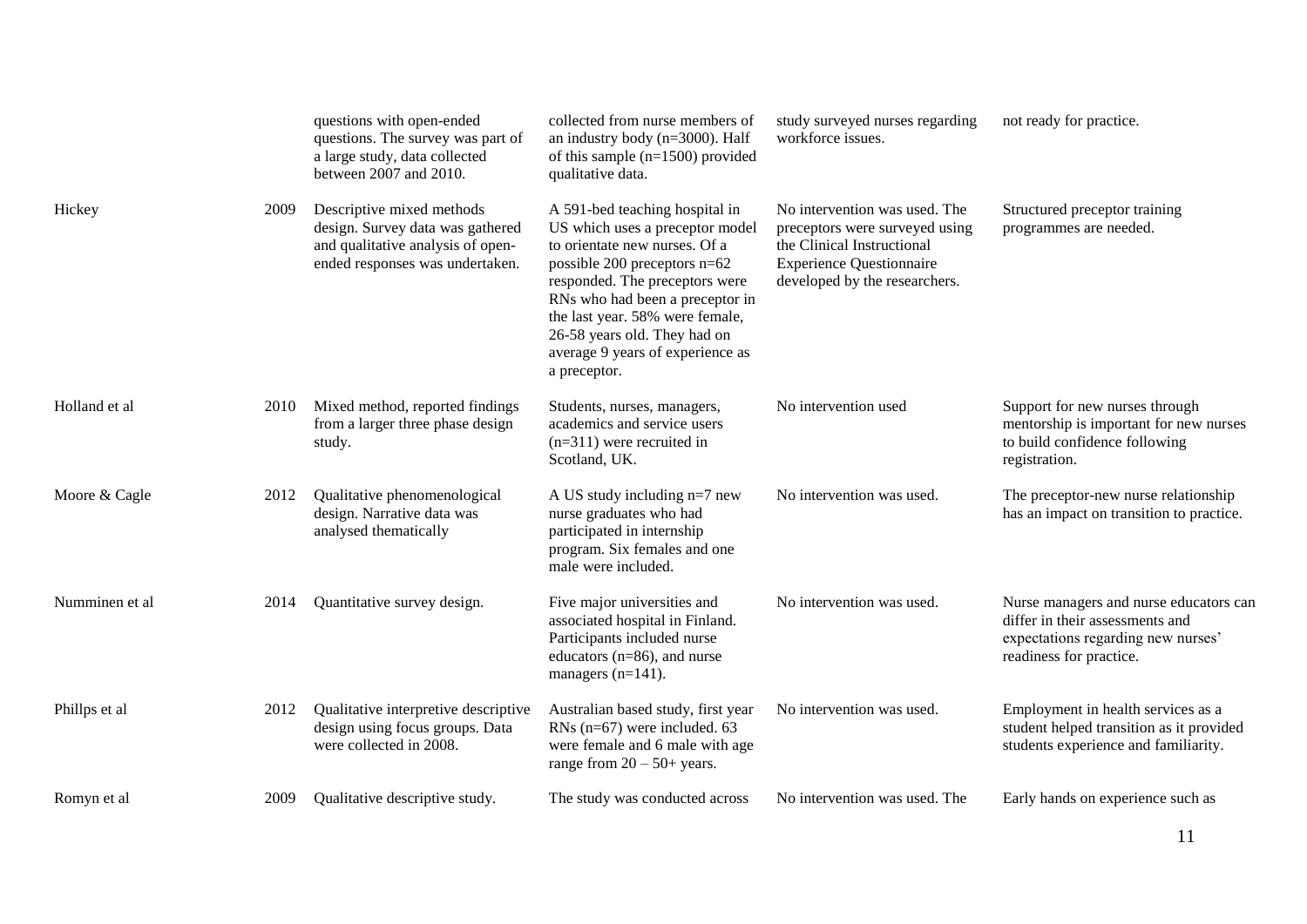|                   |      | Discussion groups were used to<br>gather data in 2008.                                                                 | health services in Alberta,<br>Canada. Total of n=186<br>participants, including nurse<br>graduates and more experienced<br>nurses, manager and educators.<br>95% were female working in<br>hospital-based settings.                                                                                                 | discussion groups were<br>facilitated with open ended<br>questions related to knowledge,<br>skills, transition and expectations<br>for graduate nurses.            | employment as a nurse assistant may<br>assist in the transition from student to<br>nurse.                                                                                                                   |
|-------------------|------|------------------------------------------------------------------------------------------------------------------------|----------------------------------------------------------------------------------------------------------------------------------------------------------------------------------------------------------------------------------------------------------------------------------------------------------------------|--------------------------------------------------------------------------------------------------------------------------------------------------------------------|-------------------------------------------------------------------------------------------------------------------------------------------------------------------------------------------------------------|
| Sharpnack et al   | 2014 | A pilot project using survey<br>design.                                                                                | Study was conducted in the US.<br>Preceptors ( $n=10$ ), 25-64 years of<br>age and just over half had 2-3<br>years of experience.                                                                                                                                                                                    | A preceptor education course<br>was developed. Each preceptor<br>received a toolkit, reference<br>materials and completed learning<br>modules.                     | Students provided positive feedback<br>regarding the preceptor's abilities to<br>develop their readiness for practice.                                                                                      |
| Swallow et al     | 2007 | A mixed methods design, focus<br>groups and questionnaires.<br>Framework technique and<br>descriptive statistics used. | Participants were from NHS<br>Trusts and Universities in the UK<br>Healthcare assistant - pre-<br>registration nurses $(n=20)$ and<br>mentors ( $n=20$ ), three clinical<br>facilitators and three University<br>tutors.                                                                                             | OPEN project – Opening up<br>access to Pre-registration for<br>Nurses – leading to articulation<br>to Diploma in Nursing<br>Studies/Registered Nurse<br>Programme  | Familiarity of the workplace assisted<br>students with development of work<br>readiness.                                                                                                                    |
| Walker & Campbell | 2013 | Quantitative study using survey<br>design.                                                                             | Two regional hospitals in<br>Victoria, Australia. Graduate<br>nurses (n=94) were recruited. 88<br>females and 6 males. Mean age<br>26 (range 21-52) years.                                                                                                                                                           | No intervention was used. The<br>survey used was the Work<br>Readiness Scale.                                                                                      | Work readiness dimensions -<br>organisational acumen, clinical<br>competence, social intelligence - predict<br>job satisfaction and work engagement.<br>Work readiness is more than clinical<br>competence. |
| Wolff et al       | 2010 | Qualitative exploratory study<br>using focus groups. Data was<br>collected in 2006.                                    | Nurses were recruited in British<br>Columbia, Canada. The nurses<br>were recruited if they were<br>graduate nurse, preceptors,<br>involved in new nurse transition<br>initiatives or from regulatory<br>sectors. There were 150 nurses<br>from practice, education and<br>regulatory sectors.<br>$\overline{\cdots}$ | No intervention used. Semi-<br>structured interview protocol<br>guided the focus group where<br>nurses were asked to define work<br>readiness for graduate nurses. | There is a lack of consensus for a<br>definition of work readiness - leading to<br>unrealistic expectations for new nurses.                                                                                 |

HEI – Higher Education Institution, RN – registered nurse SN – student nurse, UK – United Kingdom, US – United States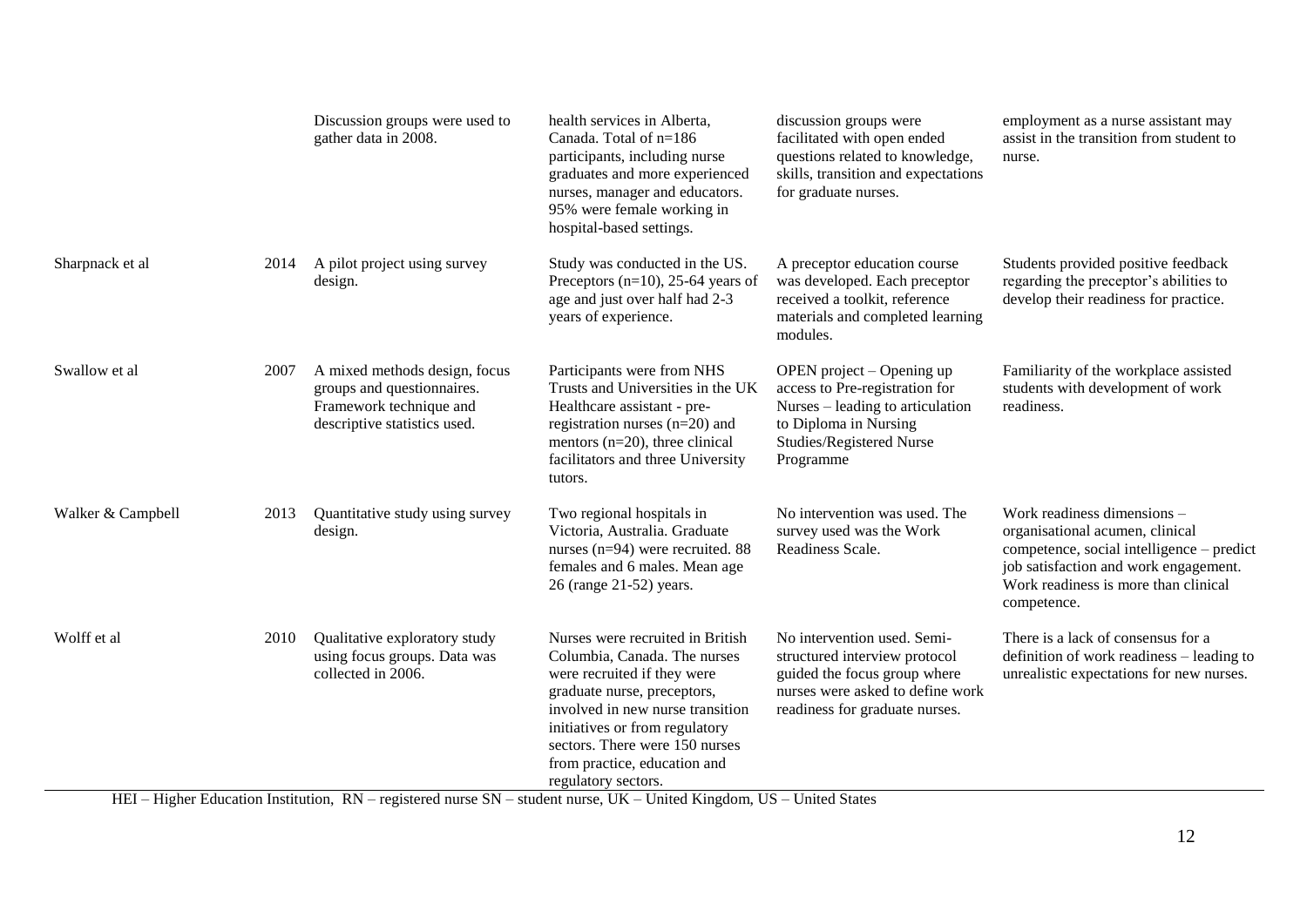The themes found in the studies that investigated work readiness and the influences for work readiness for newly registered nurses included: Importance of Preceptors for Facilitating Work Readiness with the sub themes of *Positive relationships between the preceptors and the student or newly registered nurse*, *Preparing and supporting the preceptor for the role* and *Using a model to guide preceptorship of students*, the second theme was related to Clincal Exposure, including a sub theme of *Adequate clinical exposure and clinical competence.*

#### Importance of Preceptors for Facilitating Work Readiness

*Positive relationships between the preceptors and the student or newly registered nurse* Working positively with experienced peers, including both mentors and preceptors can significantly influences new nurses' transition into practice and may therefore impact work readiness. Supportive and positive relationships between SNs and RN preceptors was the focus of Christiansen and Bell (2010) and Moore and Cagle (2012) studies. They aimed to explore the impact of supportive relationships between SNs and RNs in practice settings using a peer partnership initiative pre-registration programme for the facilitation of work readiness. Christiansen and Bell (2010) suggest that formalising peer relationships in learning partnerships has the potential to improve the student learning experience and a heightened sense of readiness for registration and future work readiness. Importantly, the use of a peer learning partner from a clinical setting heightened student's awareness of the importance of the role of the mentor/preceptor.

Similarly, Moore and Cagle (2012) revealed that, despite significant education, new nurses come to the workplace needing support and socialisation to the nursing role in a complex and multi-faceted health care setting. These findings suggest that beyond preregistration there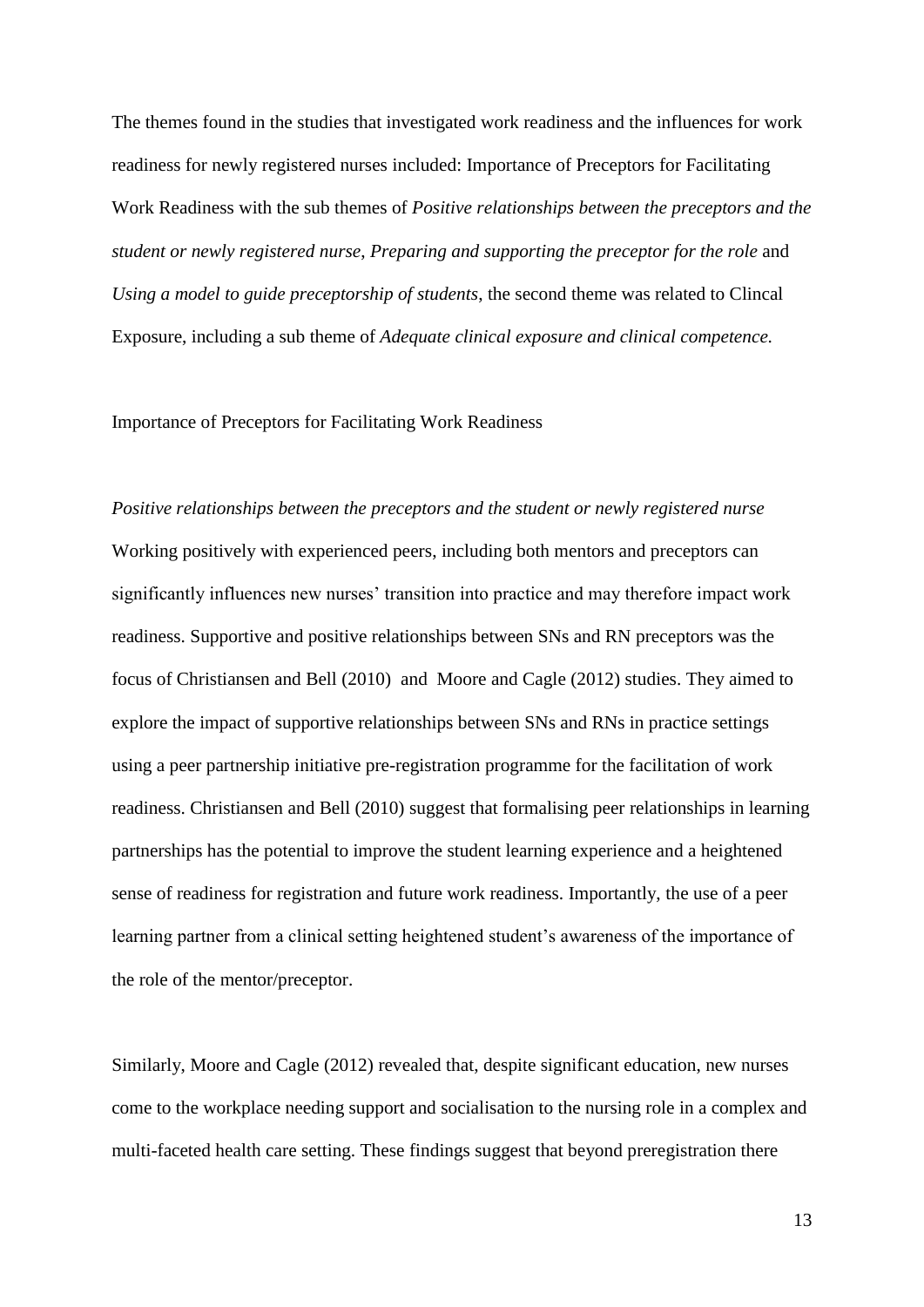exists a need for a positive preceptor-new nurse relationship. The outcomes of these studies include the importance for healthcare organisations to support nursing preceptors who have a responsibility in the developing the work readiness and future success including the retention of new nurses in the workforce.

## *Preparing and supporting the preceptor for the role*

Formalising and preparing the role of preceptor and mentor should be a focus for healthcare settings. Preceptors are often expected to assume this role in the workplace, however often preceptors feel unprepared to take on this responsibility. Preceptors too often consider newly registered nurses as not work ready adding to the strain of this role. A study by Hickey (2009) investigating the role of preceptors and their perceptions of new nurses' work readiness revealed that while the role of the preceptor beared important influence on work readiness, for a vast majority of this group (74%) they have never attended formal preceptor training. The outcomes of this researcher related to recommendations including the development of a structured preceptor training programme that could assist preceptors to identify learning styles and provide feedback effectively. Further the researchers recommended an increase in the provision of resources and support for preceptors in their educational role.

Sharpnack, Moon, and Waite (2014) recently evaluated an education intervention for preceptors comprising of a toolkit of resources and online education for their role. The key findings of the study related to appropriate selection of preceptors committed to student success, ensuring an appropriate and manageable patient load to allow for student engagement and closer ties between the university and the practice setting to foster effective clinical exposure. These findings suggest that positive preceptorship relies upon a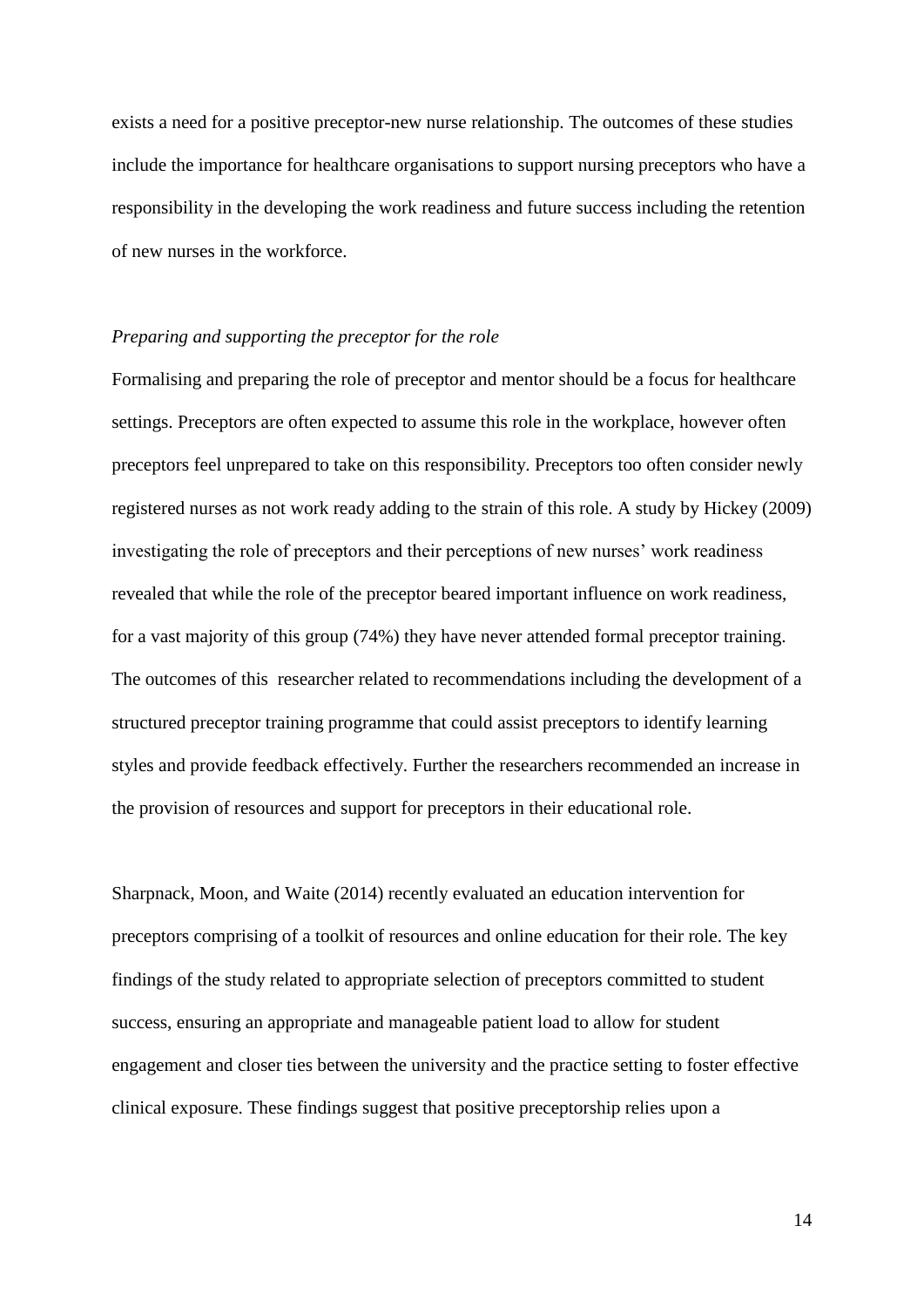combination of nurses with an affinity for teaching students and appropriate levels of support between the practice setting and the university.

Romyn et al. (2009) too argued that preparation of RNs for the role of clinical preceptor/mentor/educator may have an impact on helping new graduates *hit the ground running*. They aimed to understand perceived gaps and consensus about strategies to foster and assist the transition from SN to new graduate. They found that preceptors were exposed to heavy workloads, excessive overtime, inflexible scheduling, a lack of leadership and limited access to professional development opportunities. These factors related to the preceptors' work environments resulted in the poor transition and potential negative impact on work readiness of new graduate nurses. Considerations towards enhancing work readiness included improving education within nursing programmes related to scheduling, workloads and mentorship in clinical settings. Of importance was the finding that formal preceptor and mentor positions are vital to the successful transition of new nurses, ensuring that new nurses are fostered adequately comprises of a more flexible mentorship/preceptorship arrangement (i.e. ensuring that nurses' have the time to mentor new nurses and constant contact by scheduling the mentors and mentee on the same shift) or a mentorship program that is not bound by a one-on-one mentoring model. Some of the included studies investigating nurses work readiness have identified models to guide preceptorship of students and newly registered nurses.

## *Using a model to guide preceptorship of preregistration nurses*

A number of papers focused on enhancing work readiness and using a preceptorship model to achieve this end. One such study featured a new preceptorship model (Barnett, Cross, Shahwan-Akl, & Jacob, 2010) to increase healthcare staffing capacity and improve students'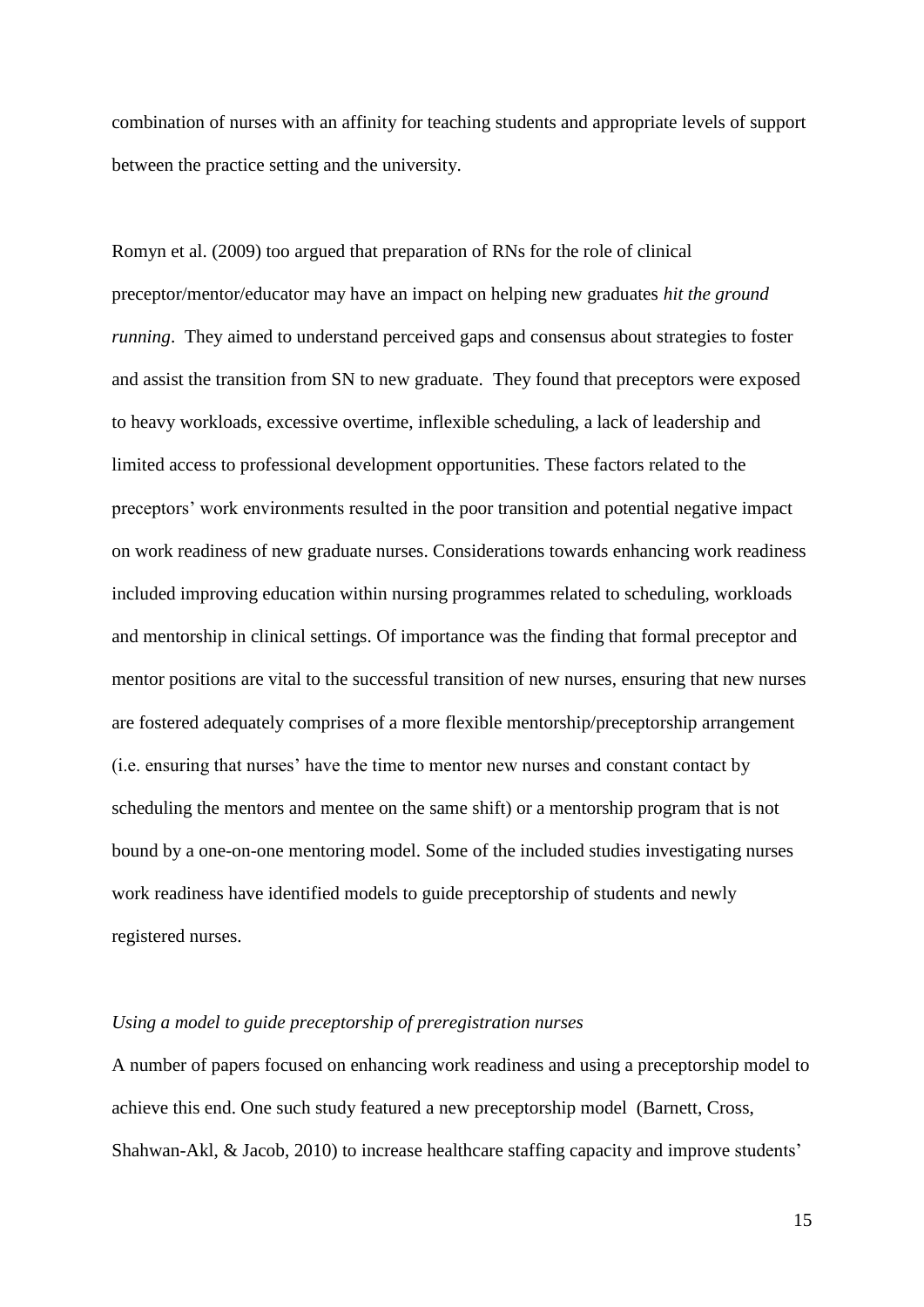workplace readiness. Attributes of this new model involved – leadership and commitment to collaboration for all stakeholders, a philosophy of a learning community with a common preceptorship programme for all SNs, in addition to, a dedicated clinical facilitator. The model included a greater use of shifts and weekends for clinical placements and a shared clinical calendar between the stakeholders (i.e. senior staff from the hospital and staff from the education providers). Common clinical placement objectives, skill set and evaluation tools were included in the model with regular face-to-face communication between key stakeholders. SNs and preceptors were surveyed at completion of their clinical block placement to understand participants' views regarding their preparation for clinical placements; learning environment and learning community; value of shifts allocated over the weekend; ways to improve learning outcomes and; perceptions of work readiness. Although the study participants were recruited from a single small study site, results indicated that the model was associated with a 58% increase in the number of students on placement (130 students 2004 compared to 205 in 2007) and a 45% increase in the number of student placement weeks (therefore increasing clinical exposure for students) over a four year period. Students reported that the impact of the model was positive in terms of their perceived readiness for practice due to the diversity of their clinical experiences; however they reported that having too many different preceptors was not particularly helpful, as they experienced difficulties in forming positive relationships.

Another learning model investigated by Draper et al. (2014) focused on the up-skilling of nurse assistants to registered nurses in the United Kingdom. The role of mentors in facilitating supportive relationships and providing an effective practice based learning environment were pivotal to the effectiveness of this mentoring registration nursing programme on student's employability and career progression. This learning model was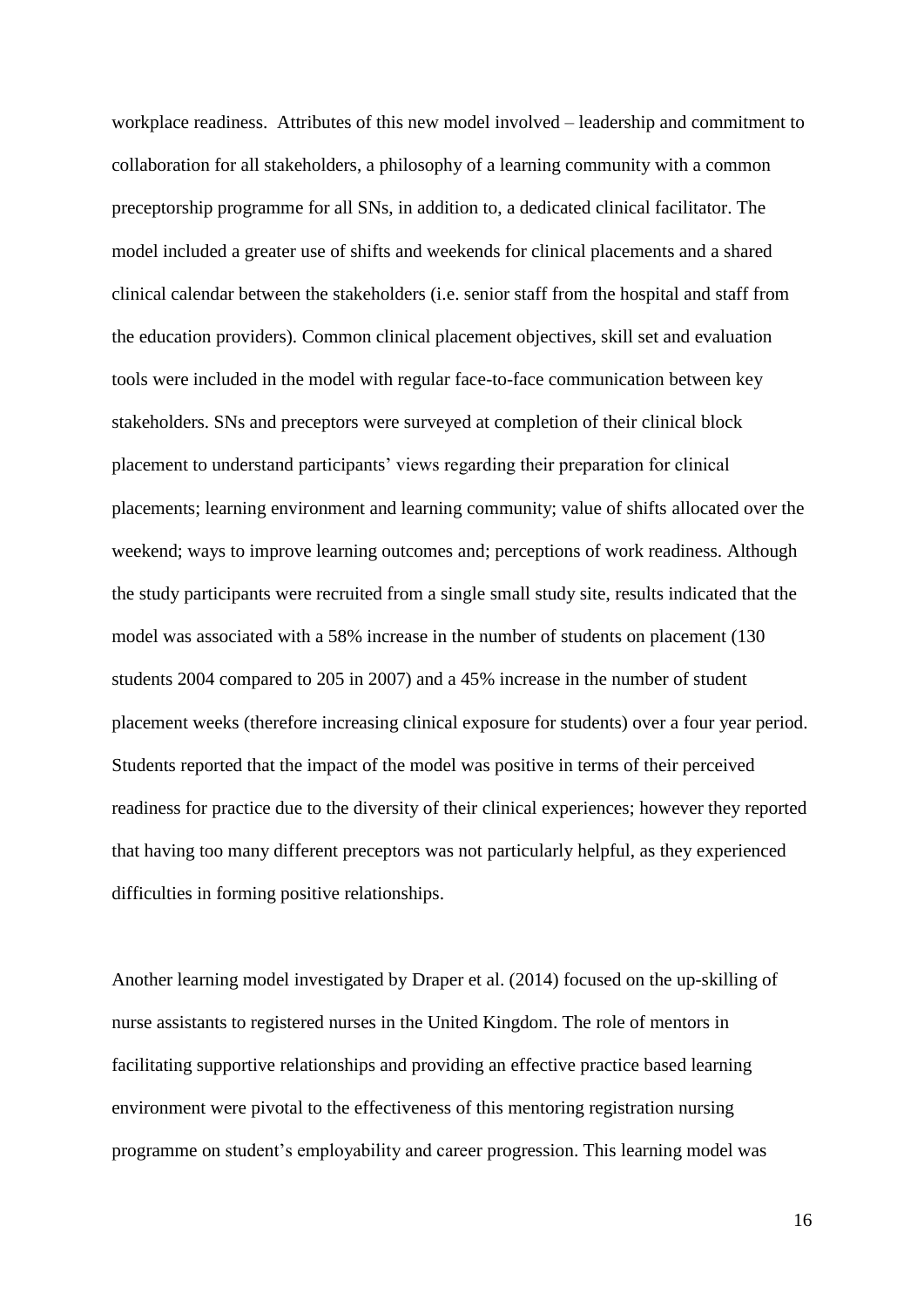centred around clinical placement being conducted in the student's existing place of employment. This familiarity removed barriers that can exist when new nurses and students enter unfamiliar and new work environments. This model though while being successful as a result of the support of the employer and university partnership the transitioning from nurse assistant to student and then to RN within the same workplace created some role conflict for the student/new nurse.

#### Clincal Exposure

## *Adequate clinical exposure and clinical competence*

A number of the returned papers investigated work readiness in regards to sufficient clinical experiences and the adequate preparation of new nurses in terms of clinical competence. Often experienced nurses, employers and nurse academic were surveyed for their perceptions of new nurses' work readiness. Hickey (2009) aimed to identify preceptor's views of new graduate's work readiness using set criteria. More than half of the participants agreed that clinical experiences during the academic education programme did not adequately prepare newly registered nurses for the work environment in healthcare. Key results identified that participants thought newly registered nurses were not adequately prepared for work with 63% indicating new graduates needed more assistance than expected (specifically with performance skills). These findings were also true in Romyn et al. (2009) study, however preceptors explained the changing healthcare climate with staff workloads and increased patient acuity contributed to the complexity of the nursing role such that new nurses were often thrown in the deep end with little support.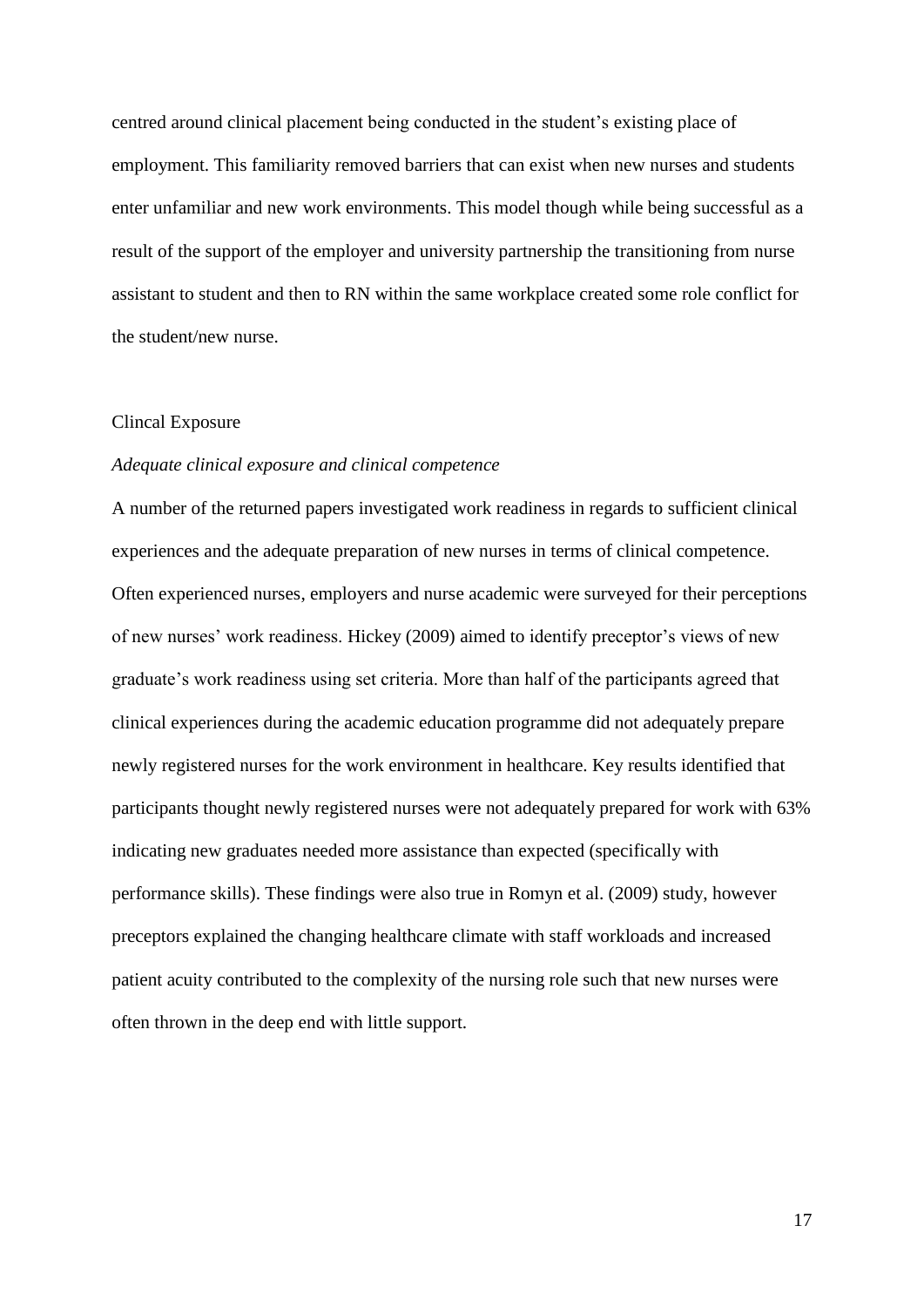Numminen et al. (2014), too, argued that nurses criticize novice nurses in regards to having insufficient clinical competence and patient management skills. Their findings indicated that nurse educators' assessment of novice nurses were significantly higher than the nurse managers' assessment in all competence categories ( $p < 0.001 - 0.005$  at significance level of  $p \le 0.05$ ). While they agreed on some core nursing competencies such as direct patient care there were also differences, in particular managers had a low expectation on novice nurse's ability to use evidence based practice. However the study had a low response rate and as such care should be taken with the interpretation of these findings due to potential for response bias. The findings, however, do highlight an inconsistency in the expectations of work readiness for the newly registered nurse.

Similarly, Holland et al. (2010), investigating fitness for practice, commented that work readiness of newly registered nurses often centred on reporting deficiencies rather than nurses' competence to practice in general. These researchers highlighted that nurse registration marks the beginning of a lifelong learning experience where professional competence develops with practice and experience; work readiness being a process of development and growth through practice and familiarity.

The importance of SNs' familiarity with the workplace has been discussed by Swallow et al. (2007) who reported that when SNs were more familiar with the workplace they could effectively explore practice issues and implement change. These students reflected that they '*had become more assertive and questioning, more disciplined in relation to time management, increasingly independent as learners and very proud of their own development*' (Swallow et al., p.144). Indeed, Phillips, Kenny, Smith, and Esterman (2012) investigated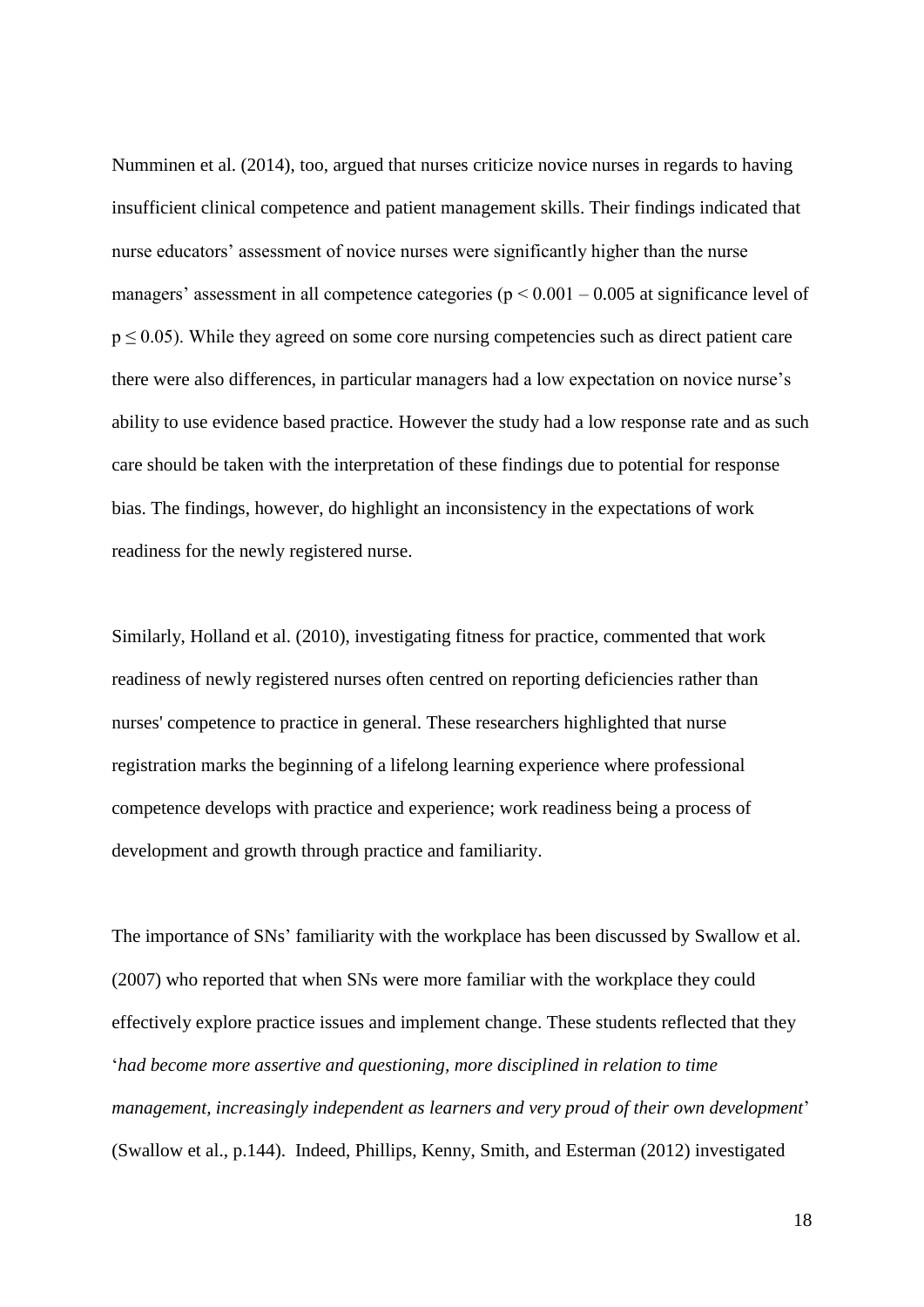the part-time vocational choices SNs made and skills developed concluding that the majority of their participants worked in health settings and these students arguably reported more comfort at transitioning to nursing practice. All participants, however, engaging in some type of part-time employment learnt 'life skills,' and identified that this eased the transition to their RN role.

Clinical exposure was also the focus of Hegney et al. (2013) study that explored attitudes in regards to entry preparation of nurses. Specifically the paper reported on one-open ended question "what are the 5 key issues and strategies that you see could improve nursing and nursing work?" Findings indicated that respondents believed there was *insufficient* clinical experience and *inappropriate* curriculum content which did not ensure graduates were 'ready for practice' upon registration. Three major themes emerged– (1) lack of clinical exposure for students and the need to increase clinical hours; (2) the place of preparation; and (3) financial considerations (such as, paid work for students). A key limitation of this study was that participants were recruited from aged care and the private sector that led to an under representation of nurses from the public sector.

Crombie, Brindley, Harris, Marks-Maran, and Thompson (2013) aimed to capture work readiness information from their participants, where the SNs interviewed indicated that experiences from clinical placements/practice had the greatest influence on them to continue with their course, the concept of work readiness, however, was not mentioned in their findings. Whereas Wolff, Regan, Pesut, and Black (2010) explored the meaning of work readiness pertaining to nurse graduates and revealed that the term work readiness was seen by participants as being related to having a generalist foundation, providing safe client care, keeping up with the current realities, future possibilities of the profession, and possessing a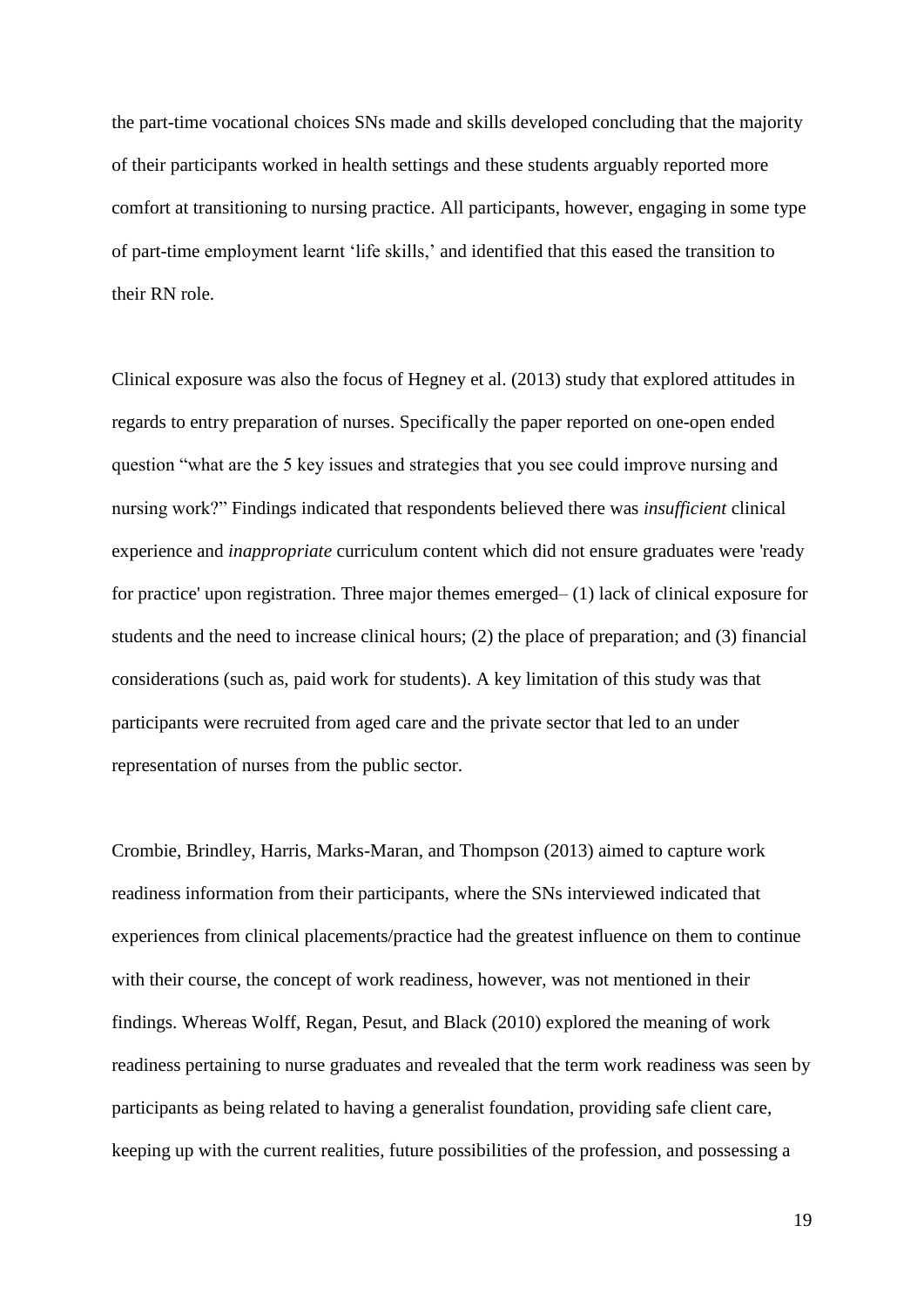balance of doing, knowing and thinking. Of note, the participants conveyed the staff in practice environments held unrealistic expectations of new nurse graduates in relation to work readiness. They argued that the use of the term work readiness in the nursing literature was still not clearly defined or developed as a concept and was often used interchangeably with readiness for practice (which is a term that relates to the ability to be registered for practice). Clinical competence while viewed as one key measure of work readiness is not the only factor related to this concept. Walker and Campbell (2013) explored the relationship between work readiness dimensions and a number of other work outcomes (job satisfaction, work engagement and intention to remain) and indicated that work readiness can predict work outcomes and furthermore work readiness comprised generic skills and attributes beyond discipline specific competence.

## Discussion

This integrative systematic review investigated the work readiness of newly registered nurses, the included articles investigated what does it mean to be work ready, including supporting nurses at the preregistration and graduate level. These supports included: the use of a preceptorship model to support students, adequate preparation of preceptors, sufficient clinical exposure, effective facilitation of clinical opportunities to enhance competencies and promote good working relationships between students and the RN clinical preceptor/mentor. The importance of clinical exposure and clinical education is integral to establishing an effective student-preceptor/educator relationship that will maximise readiness for practice and thereby facilitate development of work readiness of newly registered nurses. Preceptors, clinical educators and/or mentors work in diverse ways to achieve appropriate and satisfactory clinical exposure for students therefore generic models used to guide the clinical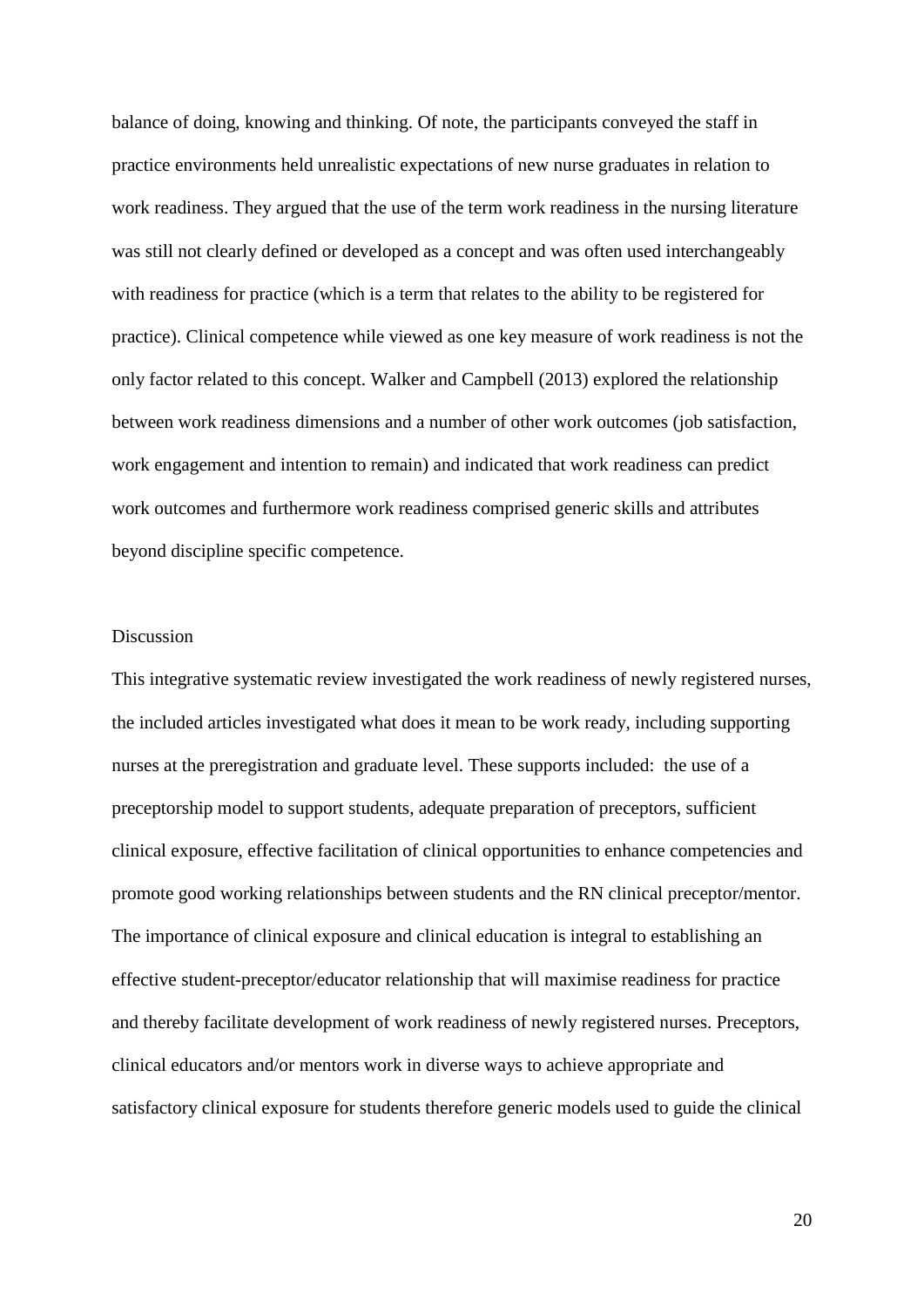education delivery is advocated (Barnett et al., 2010; Hellström-Hyson, Mårtensson, & Kristofferzon, 2012; Newton, Cross, White, Ockerby, & Billett, 2011).

Work readiness is considered to be central in the provision of a smooth transition into the workplace once registered. However the term 'work readiness' is generally ill defined due to the multi-factorial role of nurses – however it should as a minimum include clinical competence and other professional skills and attributes inclusive of flexibility, adaptability and communication skills. Currie and Watts (2012) suggest there is a need to reinforce and embed systematic preceptorship into organisational structures thus allowing clinical preceptors/mentors an awareness of differing learning needs of students who are preparing for transition to RN. In addition, not making assumptions about the level of students' clinical skills is important to the success of the student's work readiness (Hickey, 2009; Levett-Jones et al., 2011; Spiers et al., 2010; Wolff et al., 2010).

In light of adequate clinical exposure at the preregistration level, the experience of isolation, not belonging, uncertainty and anxiety often reported by preregistration and newly registered nurses can have a negative impact on the preparation of nurses. This may impact nurses' preparation for the realities of practice and consequently work readiness. Belonging and familiarity can be achieved for newly registered nurses through adequate clinical exposure, however there are no global recommendations for length of clinical exposure that preregistration nurses should undertake; for example, in the UK, students must complete 2,300 hours of clinical practice prior to registration; in Australia a minimum of 800 hours of workplace experience for RNs, not inclusive of simulation activities, is incorporated into programmes providing exposure to a variety of health-care settings is required (Health Workforce Australia, 2014).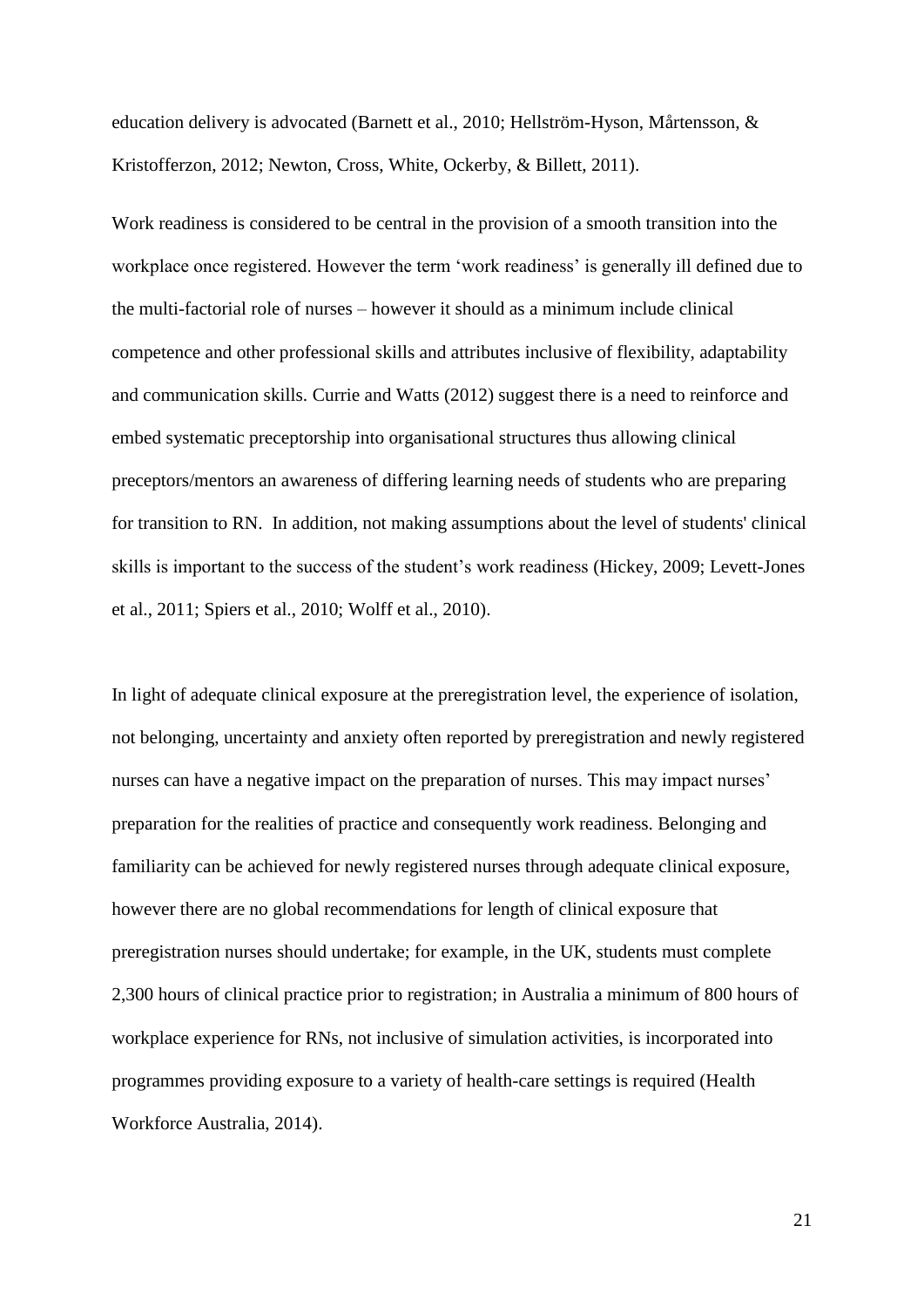#### Limitations

Terminology used around readiness for practice, work readiness and preceptorship/mentorship programmes may be globally variable. Limiting the search criteria to only peer-reviewed original research written in English may have eliminated pertinent findings that could have been located elsewhere, such that this review only reported findings for the majority of Western based studies. The inclusion of other literature such as books or grey literature may have also offered valuable insights. Further exploration of the clinical practice exposure (mentoring or preceptorship) experienced by preregistration nurses matter in relation to their readiness for practice is warranted as is the amount of clinical exposure time required by student nurses to become work ready.

## **Conclusions**

Work readiness of newly registered nurses and readiness for practice of students continue to be a topic of debate and discussion amongst nursing professionals globally. Work readiness, though having a range of definitions, has been attributed to key factors that can be focused on when aiming to improve the potential for new nurses to be ready for work upon registration. Specifically, preparing RN preceptors/mentors for the role and allowing SNs adequate clinical exposure can lead to improvements in clinical competence and confidence of students facilitating readiness for practice. Frustrations for RNs are related to the variable educational/clinical preparation and apparent lack of competence of newly registered nurses leading to poor relationships between RNs and newly registered nurses. Positive relationships with clinical staff (including preceptors/mentor/clinical educators) during clinical placements are likely to facilitate SNs' immersion in the learning experience and subsequently promote socialisation into the profession. There needs to be development and dissemination of the role and expectations of clinical mentors/preceptors thus promoting an equity of support for all preregistration nurses. Similarly support for mentors/preceptors in practice is crucial to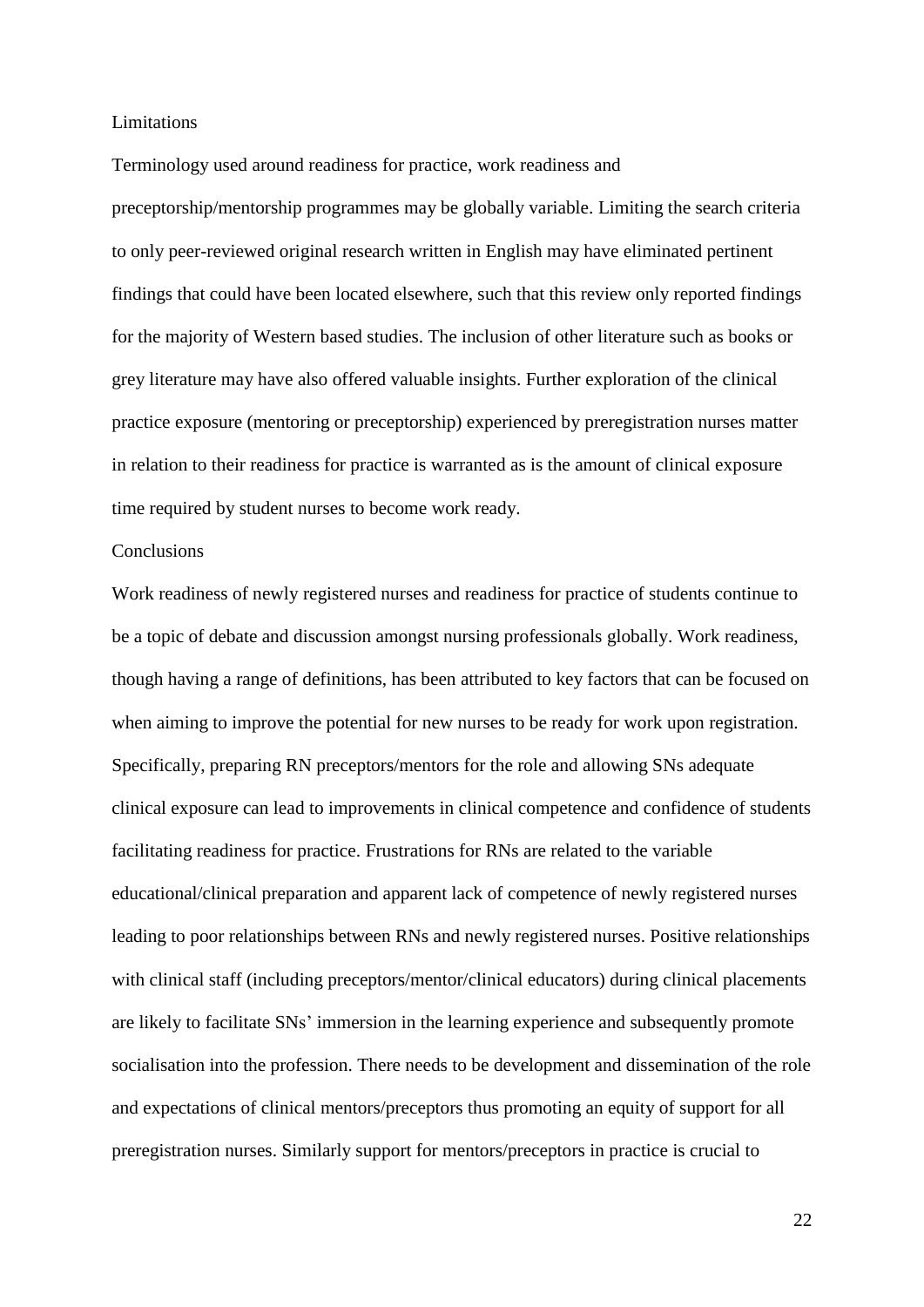effectively prepare for them for their clinical support role in assisting newly registered nurses to be 'ready for practice' upon graduation.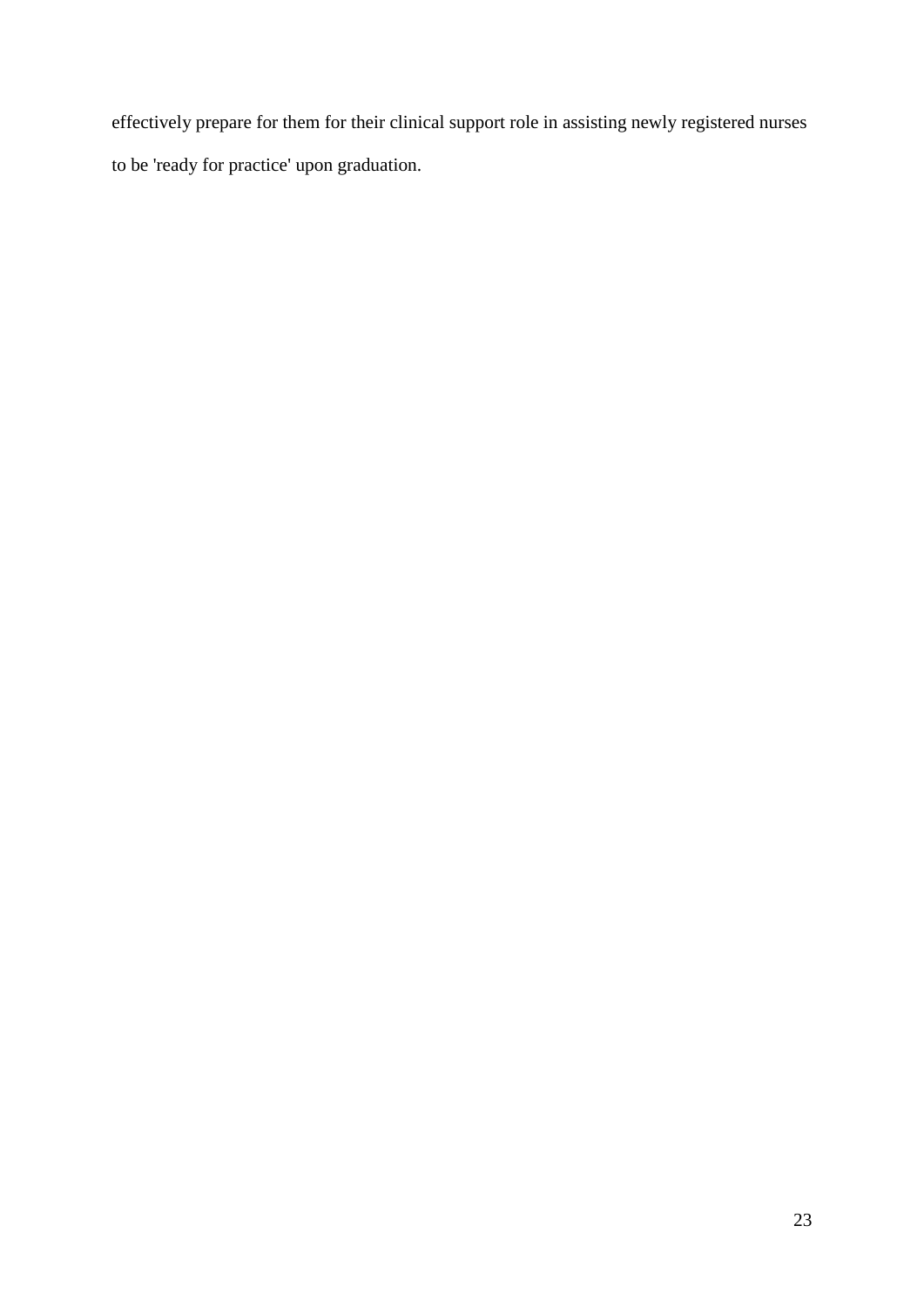References

- Altschul, A. T. (1987). Why higher education for nurses? Issues and developments. *Nurse Education Today, 7*(1), 10-16.
- Barnett, T., Cross, M., Shahwan-Akl, L., & Jacob, E. (2010). The evaluation of a successful collaborative education model to expand student clinical placements. *Nurse Education in Practice, 10*(1), 17-21. doi: 10.1016/j.nepr.2009.01.018
- Christiansen, A., & Bell, A. (2010). Peer learning partnerships: exploring the experience of pre-registration nursing students. *Journal Of Clinical Nursing, 19*(5-6), 803-810. doi: 10.1111/j.1365-2702.2009.02981.x
- Clayton, G. M., Broome, M. E., & Ellis, L. A. (1989). Relationship between a preceptorship experience and role socialization of graduate nurses. *The Journal of nursing education, 28*(2), 72-75.
- Crombie, A., Brindley, J., Harris, D., Marks-Maran, D., & Thompson, T. M. (2013). Factors that enhance rates of completion: what makes students stay? *Nurse Education Today, 33*(11), 1282-1287. doi: 10.1016/j.nedt.2013.03.020
- Currie, I., & Watts, C. (2012). Preceptorship and Pre-registration Nurse Education. *DoH, London*.
- Draper, J., Beretta, R., Kenward, L., McDonagh, L., Messenger, J., & Rounce, J. (2014). 'Ready to hit the ground running': Alumni and employer accounts of a unique parttime distance learning pre-registration nurse education programme. *Nurse Education Today, 34*(10), 1305-1310.
- Duffield, C. M. (1986). Nursing in Australia comes of age! *International Journal of Nursing Studies, 23*(4), 281-284.
- Health Workforce Australia. (2014). *Clinical Training Profile : Nursing*. Retrieved from https:/[/www.hwa.gov.au/sites/default/files/HWA\\_Clinical%20Training%20Profile\\_N](http://www.hwa.gov.au/sites/default/files/HWA_Clinical%20Training%20Profile_Nursing_LR.pdf) [ursing\\_LR.pdf.](http://www.hwa.gov.au/sites/default/files/HWA_Clinical%20Training%20Profile_Nursing_LR.pdf)
- Hegney, D., Eley, R., & Francis, K. (2013). Queensland nursing staffs' perceptions of the preparation for practice of registered and enrolled nurses. *Nurse Education Today, 33*(10), 1148-1152. doi: 10.1016/j.nedt.2012.11.023
- Hellström-Hyson, E., Mårtensson, G., & Kristofferzon, M.-L. (2012). To take responsibility or to be an onlooker. Nursing students' experiences of two models of supervision. *Nurse Education Today, 32*(1), 105-110. doi: 10.1016/j.nedt.2011.02.005
- Hickey, M. T. (2009). Preceptor perceptions of new graduate nurse readiness for practice. *Journal For Nurses In Staff Development: JNSD: Official Journal Of The National Nursing Staff Development Organization, 25*(1), 35-41. doi: 10.1097/NND.0b013e318194b5bb
- Holland, K., Roxburgh, M., Johnson, M., Topping, K., Watson, R., Lauder, W., & Porter, M. (2010). Fitness for practice in nursing and midwifery education in Scotland, United Kingdom. *Journal of Clinical Nursing, 19*(3‐4), 461-469.
- Lee, C.-S., & Lee, J.-D. (2006). The effects of preceptorship on nursing students' critical thinking propensity, clinical competency and satisfaction of clinical practice. *Journal of Korean Academy of Nursing Administration, 12*(3), 434-443.
- Levett-Jones, T., Gersbach, J., Arthur, C., & Roche, J. (2011). Implementing a clinical competency assessment model that promotes critical reflection and ensures nursing graduates' readiness for professional practice. *Nurse Education in Practice, 11*(1), 64- 69.
- Liberati, A., Altman, D. G., Tetzlaff, J., Mulrow, C., Gøtzsche, P. C., Ioannidis, J. P., ... Moher, D. (2009). The PRISMA statement for reporting systematic reviews and meta-